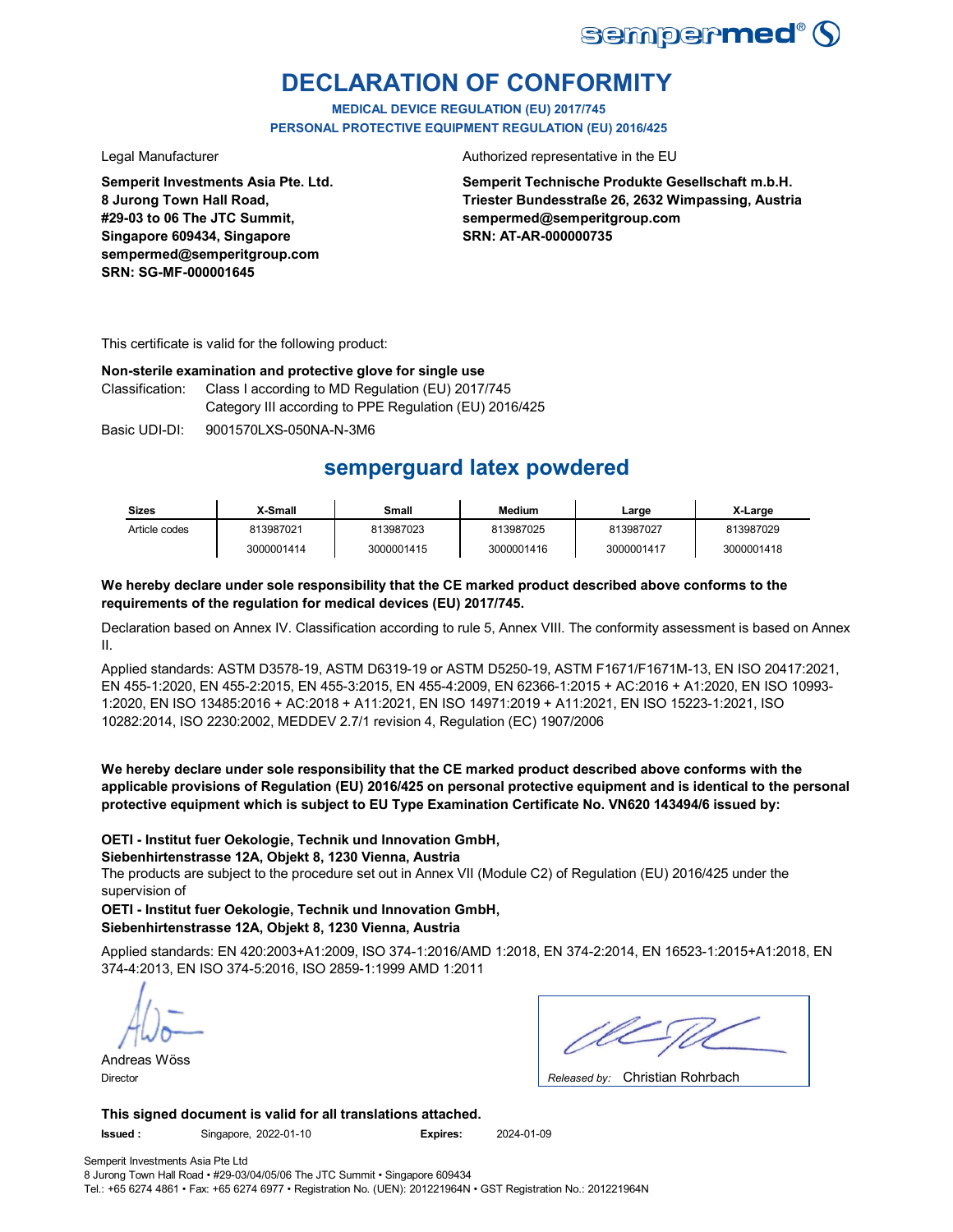

# **KONFORMITÄTSERKLÄRUNG**

MEDIZINPRODUKTEVERORDNUNG (EU) 2017/745 VERORDNUNG (EU) 2016/425 FÜR PERSÖNLICHE SCHUTZAUSRÜSTUNG

**Semperit Investments Asia Pte. Ltd. 8 Jurong Town Hall Road, #29-03 to 06 The JTC Summit, Singapore 609434, Singapore sempermed@semperitgroup.com SRN: SG-MF-000001645**

## Hersteller EU-Bevollmächtigter

**Semperit Technische Produkte Gesellschaft m.b.H. Triester Bundesstraße 26, 2632 Wimpassing, Austria sempermed@semperitgroup.com SRN: AT-AR-000000735**

Dieses Zertifikat ist gültig für die folgenden Produkte:

**Nicht-steriler Untersuchungs- und Schutzhandschuh für den Einmalgebrauch**

Klassifizierung: Klasse I gemäß Medizinprodukteverordnung (EU) 2017/745 Kategorie III gemäß PSA Verordnung (EU) 2016/425

Basic UDI-DI: 9001570LXS-050NA-N-3M6

# **semperguard latex powdered**

| Größen         | X-Small    | <b>Small</b> | <b>Medium</b> | Large      | X-Large    |
|----------------|------------|--------------|---------------|------------|------------|
| Artikelnummern | 813987021  | 813987023    | 813987025     | 813987027  | 813987029  |
|                | 3000001414 | 3000001415   | 3000001416    | 3000001417 | 3000001418 |

# **Wir bestätigen hiermit unter alleiniger Verantwortung, dass die CE gekennzeichneten Produkte mit den Anforderungen der Medizinprodukteverordnung (EU) 2017/745 übereinstimmen.**

Erklärung basierend auf Anhang IV. Klassifizierung gemäß Regel 5, Anhang VIII. Konformitätsbewertung gemäß Anhang II.

Angewandte Normen: ASTM D3578-19, ASTM D6319-19 or ASTM D5250-19, ASTM F1671/F1671M-13, EN ISO 20417:2021, EN 455-1:2020, EN 455-2:2015, EN 455-3:2015, EN 455-4:2009, EN 62366-1:2015 + AC:2016 + A1:2020, EN ISO 10993-1:2020, EN ISO 13485:2016 + AC:2018 + A11:2021, EN ISO 14971:2019 + A11:2021, EN ISO 15223- 1:2021, ISO 10282:2014, ISO 2230:2002, MEDDEV 2.7/1 revision 4, Regulation (EC) 1907/2006

**Wir bestätigen hiermit unter alleiniger Verantwortung, dass die oben genannten CE gekennzeichneten Produkte mit den maßgeblichen Bestimmungen der Verordnung (EU) 2016/425 für Persönliche Schutzausrüstung übereinstimmen und Gegenstand sind der EU-Baumusterprüfbescheinigung Nr. VN620 143494/6 ausgestellt durch:**

# **OETI - Institut fuer Oekologie, Technik und Innovation GmbH, Siebenhirtenstrasse 12A, Objekt 8, 1230 Vienna, Austria**

Die Produkte sind Gegenstand der Verfahren gemäß Annex VII (Module C2) der Verordnung unter Aufsicht von **OETI - Institut fuer Oekologie, Technik und Innovation GmbH, Siebenhirtenstrasse 12A, Objekt 8, 1230 Vienna, Austria**

Angewandte Normen: EN 420:2003+A1:2009, ISO 374-1:2016/AMD 1:2018, EN 374-2:2014, EN 16523-1:2015+A1:2018, EN 374-4:2013, EN ISO 374-5:2016, ISO 2859-1:1999 AMD 1:2011

Gültig bis: 2024-01-09

Semperit Investments Asia Pte Ltd 8 Jurong Town Hall Road • #29-03/04/05/06 The JTC Summit • Singapore 609434 Tel.: +65 6274 4861 • Fax: +65 6274 6977 • Registration No. (UEN): 201221964N • GST Registration No.: 201221964N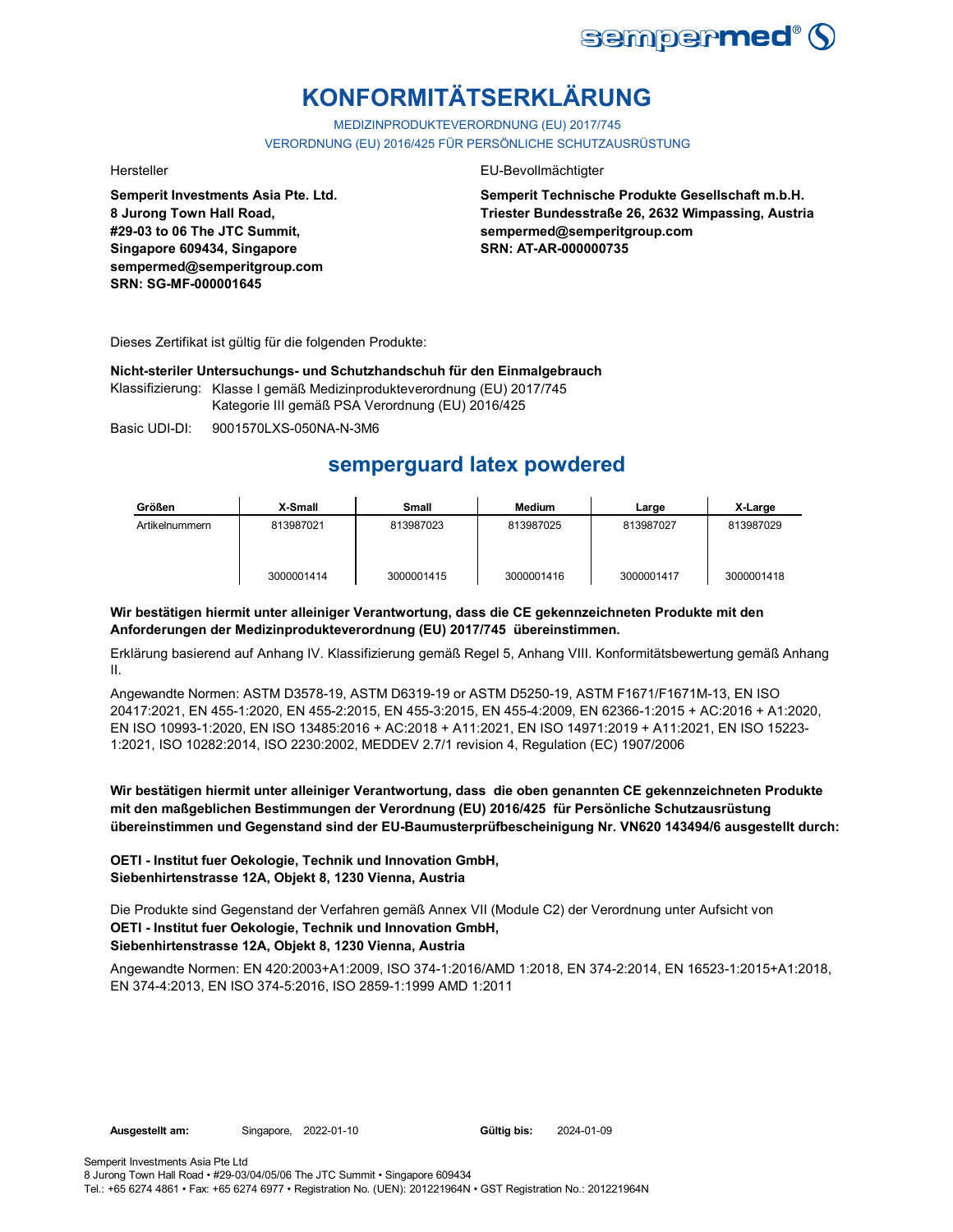

# **DÉCLARATION DE CONFORMITÉ**

RÈGLEMENT POUR LES DISPOSITIFS MÉDICAUX (UE) 2017/745 RÈGLEMENT (UE) 2016/425 POUR L'ÉQUIPEMENT DE PROTECTION INDIVIDUELLE

**Semperit Investments Asia Pte. Ltd. 8 Jurong Town Hall Road, #29-03 to 06 The JTC Summit, Singapore 609434, Singapore sempermed@semperitgroup.com SRN: SG-MF-000001645**

### Fabricant **Representant UE**

**Semperit Technische Produkte Gesellschaft m.b.H. Triester Bundesstraße 26, 2632 Wimpassing, Austria sempermed@semperitgroup.com SRN: AT-AR-000000735**

Ce certificat est valable pour les produits suivants :

### **Gant d'examen et de protection non-stérile à usage unique**

Classification : Classe I selon la règlement pour dispositifs médicaux (UE) 2017/745 Catégorie III selon la règlement EPI (UE) 2016/425

Basic UDI-DI: 9001570LXS-050NA-N-3M6

# **semperguard latex powdered**

| <b>Tailles</b>    | X-Small    | Small      | <b>Medium</b> | Large      | X-Large    |
|-------------------|------------|------------|---------------|------------|------------|
| Numéros d'article | 813987021  | 813987023  | 813987025     | 813987027  | 813987029  |
|                   | 3000001414 | 3000001415 | 3000001416    | 3000001417 | 3000001418 |

**Par la présente, nous déclarons sous notre propre responsabilité que les produits portant le symbole CE sont conformes aux exigences de la règlement sur les dispositifs médicaux (EU) 2017/745.**

La déclaration se fonde sur l'annexe IV. Classification selon la règle 5, annexe VIII. Évaluation de la conformité selon l'annexe II.

Normes appliquées : ASTM D3578-19, ASTM D6319-19 or ASTM D5250-19, ASTM F1671/F1671M-13, EN ISO 20417:2021, EN 455-1:2020, EN 455-2:2015, EN 455-3:2015, EN 455-4:2009, EN 62366-1:2015 + AC:2016 + A1:2020, EN ISO 10993-1:2020, EN ISO 13485:2016 + AC:2018 + A11:2021, EN ISO 14971:2019 + A11:2021, EN ISO 15223- 1:2021, ISO 10282:2014, ISO 2230:2002, MEDDEV 2.7/1 revision 4, Regulation (EC) 1907/2006

**Par la présente, nous déclarons sous notre propre responsabilité que les produits portant le symbole CE mentionnés ci-dessus sont conformes aux dispositions essentielles de la règlement (UE) 2016/425 concernant l'équipement de protection individuelle sont identiques à l'équipement de protection individuelle faisant l'objet du certificat d'examen de type UE numéro VN620 143494/6 délivré par:**

## **OETI - Institut fuer Oekologie, Technik und Innovation GmbH, Siebenhirtenstrasse 12A, Objekt 8, 1230 Vienna, Austria**

Les produits sont soumis aux procédures visées dans l'annexe VII (Module C2) de la règlement sous la surveillance de **OETI - Institut fuer Oekologie, Technik und Innovation GmbH, Siebenhirtenstrasse 12A, Objekt 8, 1230 Vienna, Austria**

Normes appliquées : EN 420:2003+A1:2009, ISO 374-1:2016/AMD 1:2018, EN 374-2:2014, EN 16523-1:2015+A1:2018, EN 374-4:2013, EN ISO 374-5:2016, ISO 2859-1:1999 AMD 1:2011

**Délivré le :** Singapore, 2022-01-10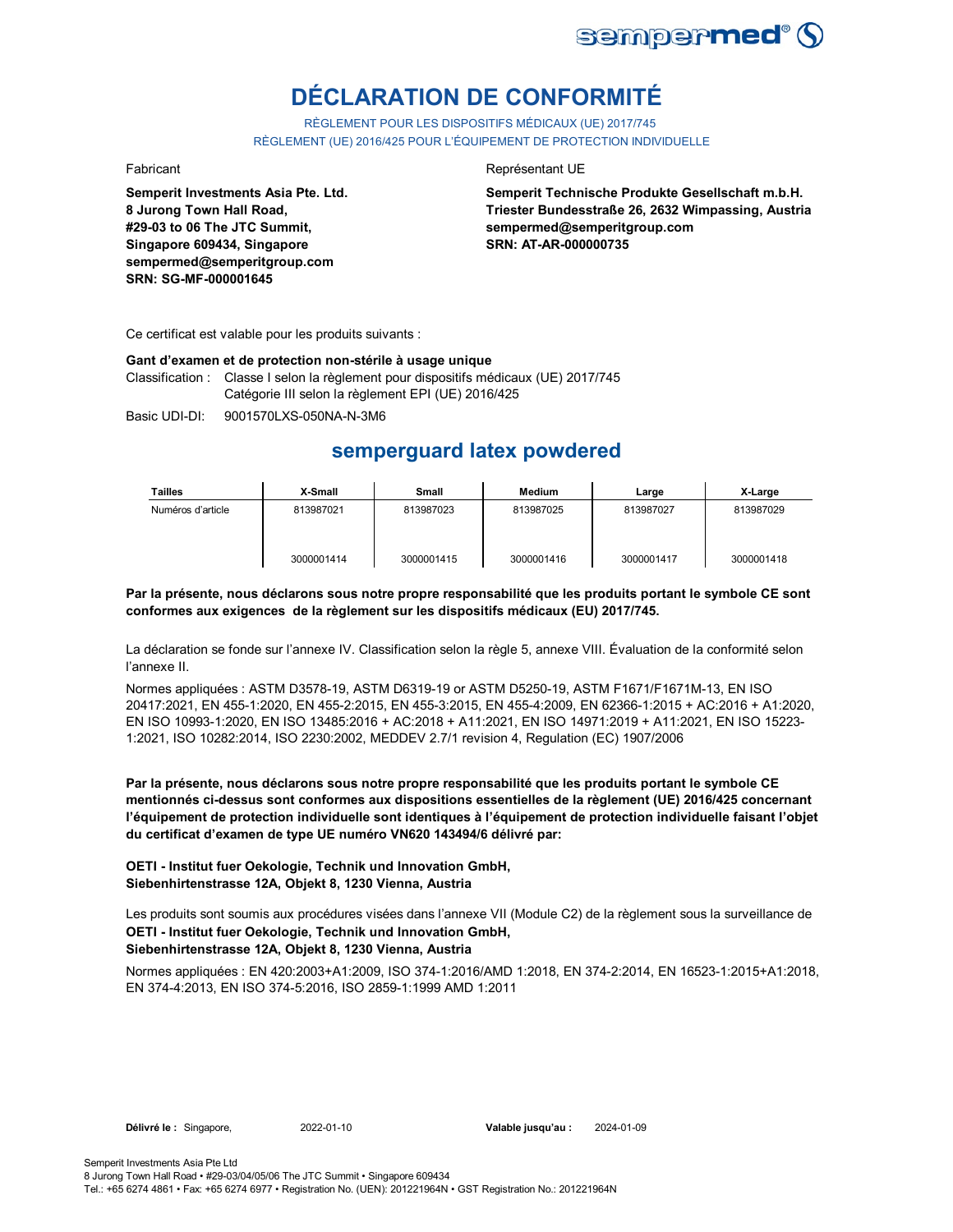

# **DICHIARAZIONE DI CONFORMITÀ**

REGOLAMENTO SUL DISPOSITIVO MEDICO (UE) 2017/745

REGOLAMENTO (UE) 2016/425 DELL'APPARECCHIATURA DI PROTEZIONE INDIVIDUALE

**Semperit Investments Asia Pte. Ltd. 8 Jurong Town Hall Road, #29-03 to 06 The JTC Summit, Singapore 609434, Singapore sempermed@semperitgroup.com SRN: SG-MF-000001645**

### Produttore Rappresentante autorizzato nell'UE

**Semperit Technische Produkte Gesellschaft m.b.H. Triester Bundesstraße 26, 2632 Wimpassing, Austria sempermed@semperitgroup.com SRN: AT-AR-000000735**

Questo certificato è valido per il seguente prodotto:

### **Guanto protettivo non sterile monouso da esame**

Clasificazione: Classe I secondo il regolamento dispositivi medici (UE) 2017/745 Categoria III secondo il regolamento (UE) 2016/425 del PPE

Basic UDI-DI: 9001570LXS-050NA-N-3M6

# **semperguard latex powdered**

| Misure          | X-Small    | Small      | Medium     | Large      | X-Large    |
|-----------------|------------|------------|------------|------------|------------|
| Codici articolo | 813987021  | 813987023  | 813987025  | 813987027  | 813987029  |
|                 | 3000001414 | 3000001415 | 3000001416 | 3000001417 | 3000001418 |

## **Con la presente, dichiariamo sotto la nostra esclusiva responsabilità che il prodotto con marchio CE sopra descritto soddisfa i requisiti del regolamento sui dispositivi medici (UE) 2017/745 .**

Dichiarazione basata sull'allegato IV. Classificazione secondo la regola 5, allegato VIII. La valutazione della conformità si basa sull'allegato II.

Norme applicate: ASTM D3578-19, ASTM D6319-19 or ASTM D5250-19, ASTM F1671/F1671M-13, EN ISO 20417:2021, EN 455-1:2020, EN 455-2:2015, EN 455-3:2015, EN 455-4:2009, EN 62366-1:2015 + AC:2016 + A1:2020, EN ISO 10993- 1:2020, EN ISO 13485:2016 + AC:2018 + A11:2021, EN ISO 14971:2019 + A11:2021, EN ISO 15223-1:2021, ISO 10282:2014, ISO 2230:2002, MEDDEV 2.7/1 revision 4, Regulation (EC) 1907/2006

**Con la presente, dichiariamo sotto la nostra esclusiva responsabilità che il prodotto con marchio CE sopra descritto è conforme alle disposizioni applicabili del Regolamento (UE) 2016/425 sui dispositivi di protezione individuale ed è identico al dispositivo di protezione personale che è soggetto al Certificato di Esame di Tipo UE n. VN620 143494/6 rilasciato da:**

**OETI - Institut fuer Oekologie, Technik und Innovation GmbH, Siebenhirtenstrasse 12A, Objekt 8, 1230 Vienna, Austria**

ed è soggetto alla procedura di cui all'allegato VII (modulo C2) del regolamento (UE) 2016/425 sotto il controllo di **OETI - Institut fuer Oekologie, Technik und Innovation GmbH,** 

# **Siebenhirtenstrasse 12A, Objekt 8, 1230 Vienna, Austria**

Norme applicate: EN 420:2003+A1:2009, ISO 374-1:2016/AMD 1:2018, EN 374-2:2014, EN 16523-1:2015+A1:2018, EN 374-4:2013, EN ISO 374-5:2016, ISO 2859-1:1999 AMD 1:2011

2022-01-10 2024-01-09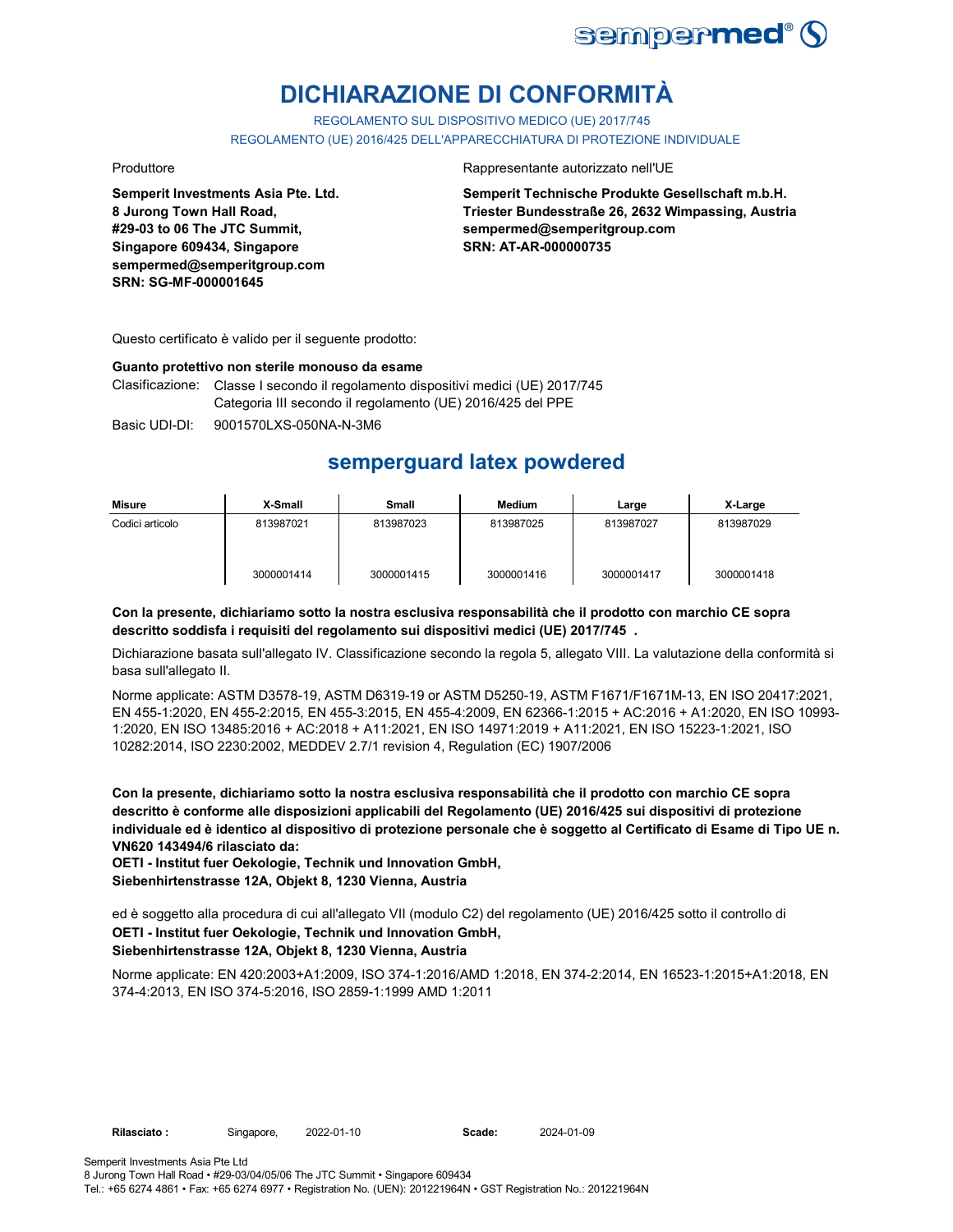

# **CONFORMITEITSVERKLARING**

VERORDENING MEDISCHE PRODUCTEN (EU) 2017/745

VERORDENING (EU) 2016/425 BETREFFENDE PERSOONLIJKE BESCHERMENDE UITRUSTING

**Semperit Investments Asia Pte. Ltd. 8 Jurong Town Hall Road, #29-03 to 06 The JTC Summit, Singapore 609434, Singapore sempermed@semperitgroup.com SRN: SG-MF-000001645**

## Fabrikant Gemachtigde EU

**Semperit Technische Produkte Gesellschaft m.b.H. Triester Bundesstraße 26, 2632 Wimpassing, Austria sempermed@semperitgroup.com SRN: AT-AR-000000735**

Dit certificaat is geldig voor de volgende producten:

### **Niet-steriele onderzoeks- en beschermende handschoenen voor eenmalig gebruik**

Classificatie: Klasse I volgens Verordening (EU) 2017/745 betreffende medische hulpmiddelen Categorie III volgens PBM-verordening (EU) 2016/425

Basic UDI-DI: 9001570LXS-050NA-N-3M6

# **semperguard latex powdered**

| Maten          | X-Small    | Small      | Medium     | Large      | X-Large    |
|----------------|------------|------------|------------|------------|------------|
| Artikelnummers | 813987021  | 813987023  | 813987025  | 813987027  | 813987029  |
|                | 3000001414 | 3000001415 | 3000001416 | 3000001417 | 3000001418 |

## **Wij verklaren hierbij onder uitsluitende verantwoordelijkheid, dat de CE-gemarkeerde producten voldoen aan de vereisten van de Verordening Medische Hulpmiddelen (EU) 2017/745.**

Verklaring op basis van bijlage IV. Classificatie volgens regel 5, bijlage VIII. De conformiteitsbeoordeling is gebaseerd op bijlage II.

Toegepaste normen: ASTM D3578-19, ASTM D6319-19 or ASTM D5250-19, ASTM F1671/F1671M-13, EN ISO 20417:2021, EN 455-1:2020, EN 455-2:2015, EN 455-3:2015, EN 455-4:2009, EN 62366-1:2015 + AC:2016 + A1:2020, EN ISO 10993-1:2020, EN ISO 13485:2016 + AC:2018 + A11:2021, EN ISO 14971:2019 + A11:2021, EN ISO 15223-1:2021, ISO 10282:2014, ISO 2230:2002, MEDDEV 2.7/1 revision 4, Regulation (EC) 1907/2006

**Hierbij verklaren wij onder uitsluitende verantwoordelijkheid, dat de bovengenoemde CE-gemarkeerde producten voldoen aan de relevante bepalingen van de Verordening (EU) 2016/425 over persoonlijke beschermingsmiddelen en het onderworpen zijn aan het certificaat van EU-typeonderzoek nr.VN620 143494/6 uitgegeven door:**

**OETI - Institut fuer Oekologie, Technik und Innovation GmbH, Siebenhirtenstrasse 12A, Objekt 8, 1230 Vienna, Austria**

De producten vallen onder de procedures van bijlage VII (module C2) van de verordening onder toezicht van **OETI - Institut fuer Oekologie, Technik und Innovation GmbH, Siebenhirtenstrasse 12A, Objekt 8, 1230 Vienna, Austria**

Toegepaste normen: EN 420:2003+A1:2009, ISO 374-1:2016/AMD 1:2018, EN 374-2:2014, EN 16523- 1:2015+A1:2018, EN 374-4:2013, EN ISO 374-5:2016, ISO 2859-1:1999 AMD 1:2011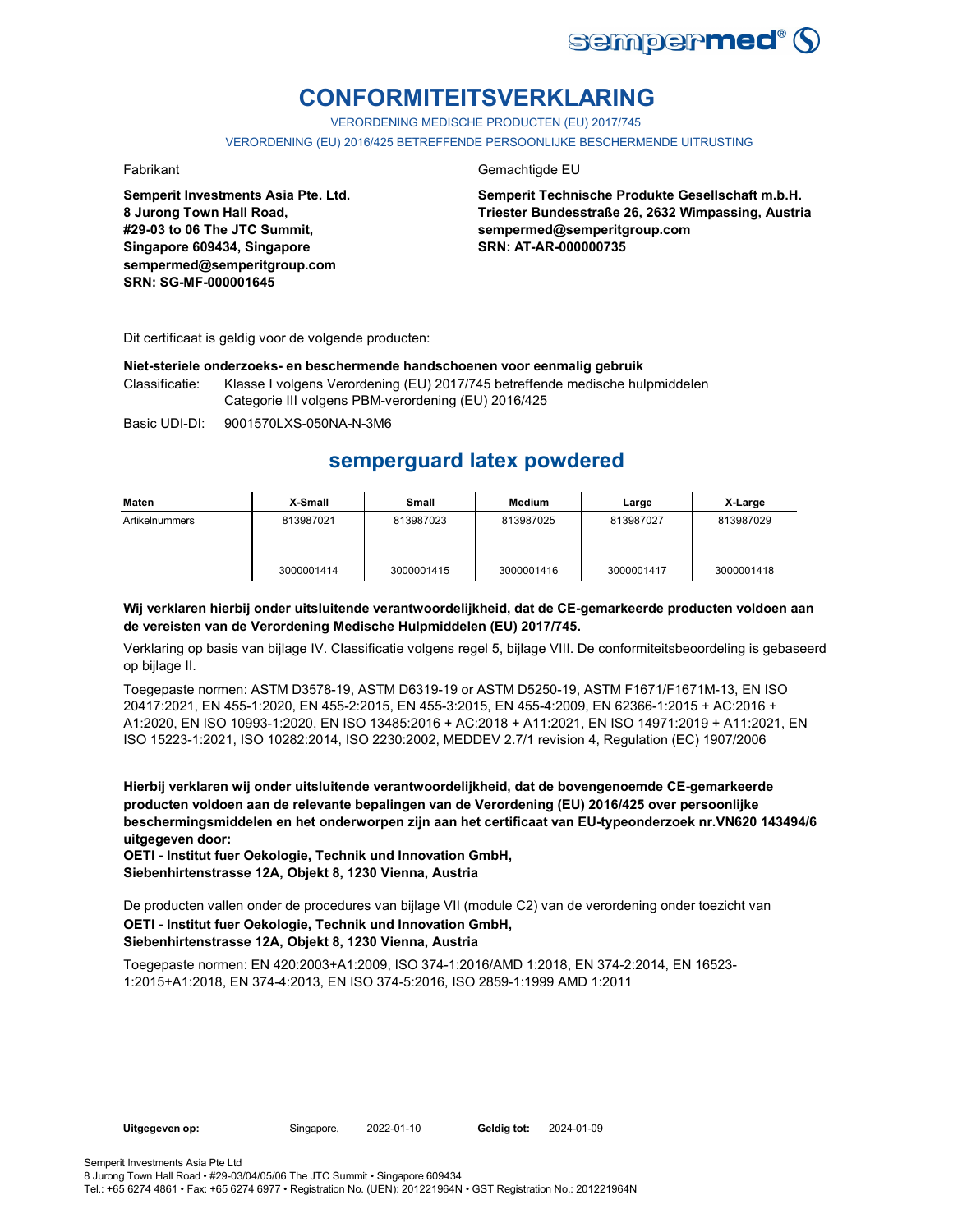

# **DECLARACIÓN DE CONFORMIDAD**

REGLAMENTO (UE) 2017/745 DE PRODUCTOS MEDICINALES REGLAMENTO (UE) 2016/425 PARA EQUIPAMIENTOS PERSONALES

**Semperit Investments Asia Pte. Ltd. 8 Jurong Town Hall Road, #29-03 to 06 The JTC Summit, Singapore 609434, Singapore sempermed@semperitgroup.com SRN: SG-MF-000001645**

### Fabricante Representante de la UE

**Semperit Technische Produkte Gesellschaft m.b.H. Triester Bundesstraße 26, 2632 Wimpassing, Austria sempermed@semperitgroup.com SRN: AT-AR-000000735**

El presente certificado es válido para los siguientes productos:

## **Guante de exploración y protección no estéril para un solo uso**

Clasificación: Clase I según el Reglamento de Productos Medicinales (EU) 2017/745 Categoría III según el Reglamento EPI (UE) 2016/425

Basic UDI-DI: 9001570LXS-050NA-N-3M6

# **semperguard latex powdered**

| Tamaños            | X-Small    | Small      | Medium     | Large      | X-Large    |
|--------------------|------------|------------|------------|------------|------------|
| Número de artículo | 813987021  | 813987023  | 813987025  | 813987027  | 813987029  |
|                    | 3000001414 | 3000001415 | 3000001416 | 3000001417 | 3000001418 |

## **Por la presente confirmamos bajo nuestra exclusiva responsabilidad que los productos con marcado CE cumplen con los requisitos del Reglamento (UE) 2017/745 sobre productos sanitarios.**

Declaración basada en el anexo IV. Clasificación según la norma 5 del anexo VIII. La evaluación de la conformidad se basa en el anexo II.

Normas aplicadas: ASTM D3578-19, ASTM D6319-19 or ASTM D5250-19, ASTM F1671/F1671M-13, EN ISO 20417:2021, EN 455-1:2020, EN 455-2:2015, EN 455-3:2015, EN 455-4:2009, EN 62366-1:2015 + AC:2016 + A1:2020, EN ISO 10993- 1:2020, EN ISO 13485:2016 + AC:2018 + A11:2021, EN ISO 14971:2019 + A11:2021, EN ISO 15223-1:2021, ISO 10282:2014, ISO 2230:2002, MEDDEV 2.7/1 revision 4, Regulation (EC) 1907/2006

## **Por la presente confirmamos, bajo nuestra exclusiva responsabilidad, que los productos arriba mencionados con la marca CE cumplen con las disposiciones pertinentes del Reglamento (UE) 2016/425 para equipos de protección personal y están sujetos al Certificado de examen de tipo nº. VN620 143494/6 expedido por:**

**OETI - Institut fuer Oekologie, Technik und Innovation GmbH,** 

### **Siebenhirtenstrasse 12A, Objekt 8, 1230 Vienna, Austria**

Los productos están sujetos a los procedimientos establecidos en el anexo VII (módulo C2) del Reglamento bajo la supervisión de

# **OETI - Institut fuer Oekologie, Technik und Innovation GmbH, Siebenhirtenstrasse 12A, Objekt 8, 1230 Vienna, Austria**

Normas aplicadas: EN 420:2003+A1:2009, ISO 374-1:2016/AMD 1:2018, EN 374-2:2014, EN 16523-1:2015+A1:2018, EN 374-4:2013, EN ISO 374-5:2016, ISO 2859-1:1999 AMD 1:2011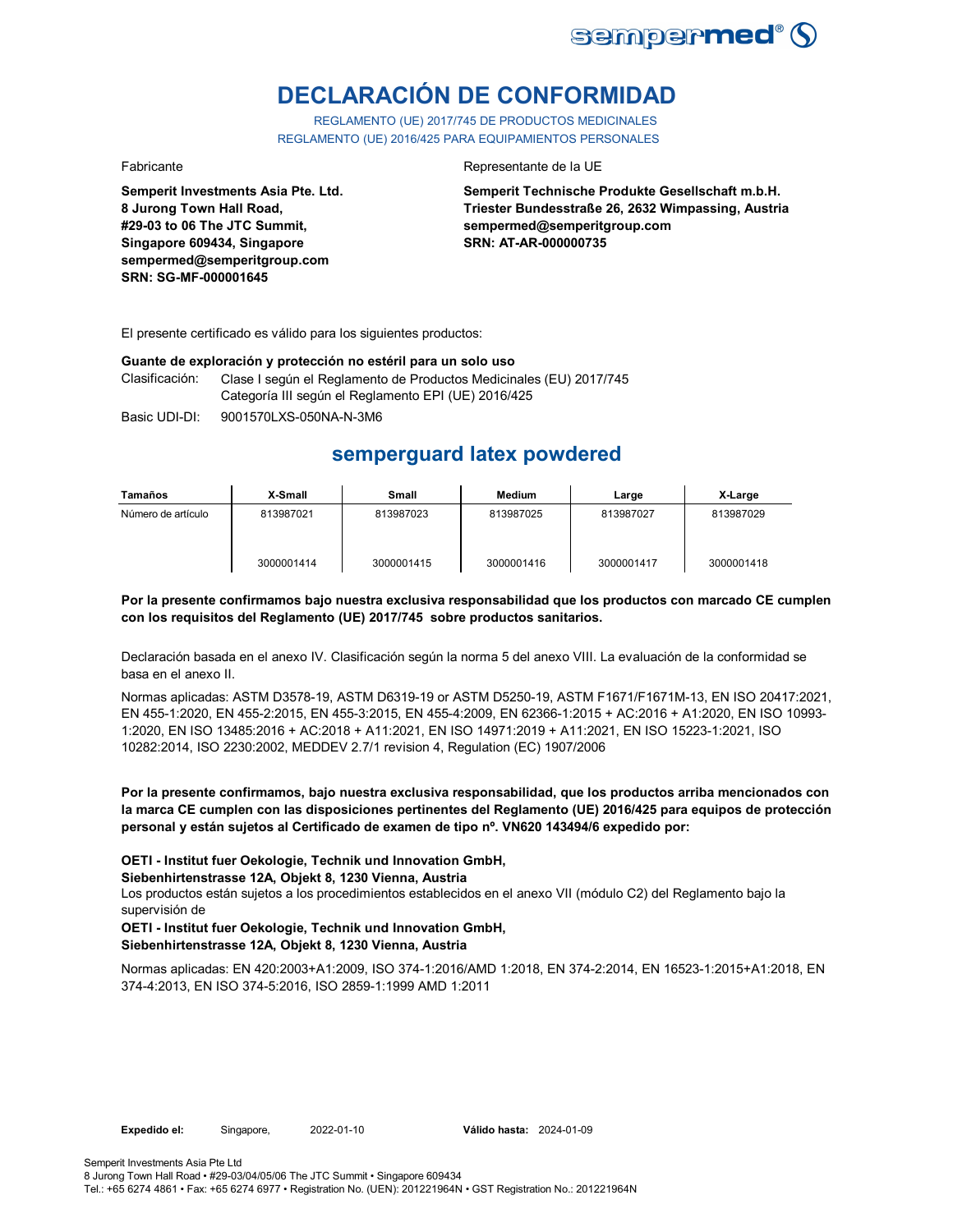

# **DECLARAÇÃO DE CONFORMIDADE**

REGULAMENTO (UE) 2017/745 SOBRE DISPOSITIVOS MÉDICOS REGULAMENTO (UE) 2016/425 SOBRE EQUIPAMENTO DE PROTEÇÃO INDIVIDUAL

**Semperit Investments Asia Pte. Ltd. 8 Jurong Town Hall Road, #29-03 to 06 The JTC Summit, Singapore 609434, Singapore sempermed@semperitgroup.com SRN: SG-MF-000001645**

## Fabricante Representante da UE

**Semperit Technische Produkte Gesellschaft m.b.H. Triester Bundesstraße 26, 2632 Wimpassing, Austria sempermed@semperitgroup.com SRN: AT-AR-000000735**

Este certificado é válido para os seguintes produtos:

### **Luva de exame e de proteção não estéril para uso único**

Classificação: Classe I de acordo com o regulamento de Dispositivos Médicos (UE) 2017/745 Categoria III de acordo com o regulamento EPI (UE) 2016/425

Basic UDI-DI: 9001570LXS-050NA-N-3M6

# **semperguard latex powdered**

| Tamanhos          | X-Small    | Small      | <b>Medium</b> | Large      | X-Large    |
|-------------------|------------|------------|---------------|------------|------------|
| Números de artigo | 813987021  | 813987023  | 813987025     | 813987027  | 813987029  |
|                   | 3000001414 | 3000001415 | 3000001416    | 3000001417 | 3000001418 |

**Declaramos desta forma, sob a nossa exclusiva responsabilidade, que os produtos com a marca CE estão em conformidade com os requisitos da Regulamento de Dispositivos Médicos (UE) 2017/745 .**

Declaração baseada no Anexo IV. Classificação de acordo com a regra 5, Anexo VIII. Avaliação da conformidade com base no Anexo II.

Normas aplicadas: ASTM D3578-19, ASTM D6319-19 or ASTM D5250-19, ASTM F1671/F1671M-13, EN ISO 20417:2021, EN 455-1:2020, EN 455-2:2015, EN 455-3:2015, EN 455-4:2009, EN 62366-1:2015 + AC:2016 + A1:2020, EN ISO 10993- 1:2020, EN ISO 13485:2016 + AC:2018 + A11:2021, EN ISO 14971:2019 + A11:2021, EN ISO 15223-1:2021, ISO 10282:2014, ISO 2230:2002, MEDDEV 2.7/1 revision 4, Regulation (EC) 1907/2006

**Declaramos desta forma, sob a nossa exclusiva responsabilidade, que os produtos com a marca CE acima mencionados estão em conformidade com as disposições relevantes do regulamento (UE) 2016/425 para Equipamentos de Proteção Individual e são objeto do certificado de exame de tipo da UE n.º VN620 143494/6 emitido por:**

**OETI - Institut fuer Oekologie, Technik und Innovation GmbH, Siebenhirtenstrasse 12A, Objekt 8, 1230 Vienna, Austria**

Os produtos são objeto dos procedimentos previstos no anexo VII (módulo C2) do regulamento, sob a supervisão de **OETI - Institut fuer Oekologie, Technik und Innovation GmbH, Siebenhirtenstrasse 12A, Objekt 8, 1230 Vienna, Austria**

Normas aplicadas: EN 420:2003+A1:2009, ISO 374-1:2016/AMD 1:2018, EN 374-2:2014, EN 16523-1:2015+A1:2018, EN 374-4:2013, EN ISO 374-5:2016, ISO 2859-1:1999 AMD 1:2011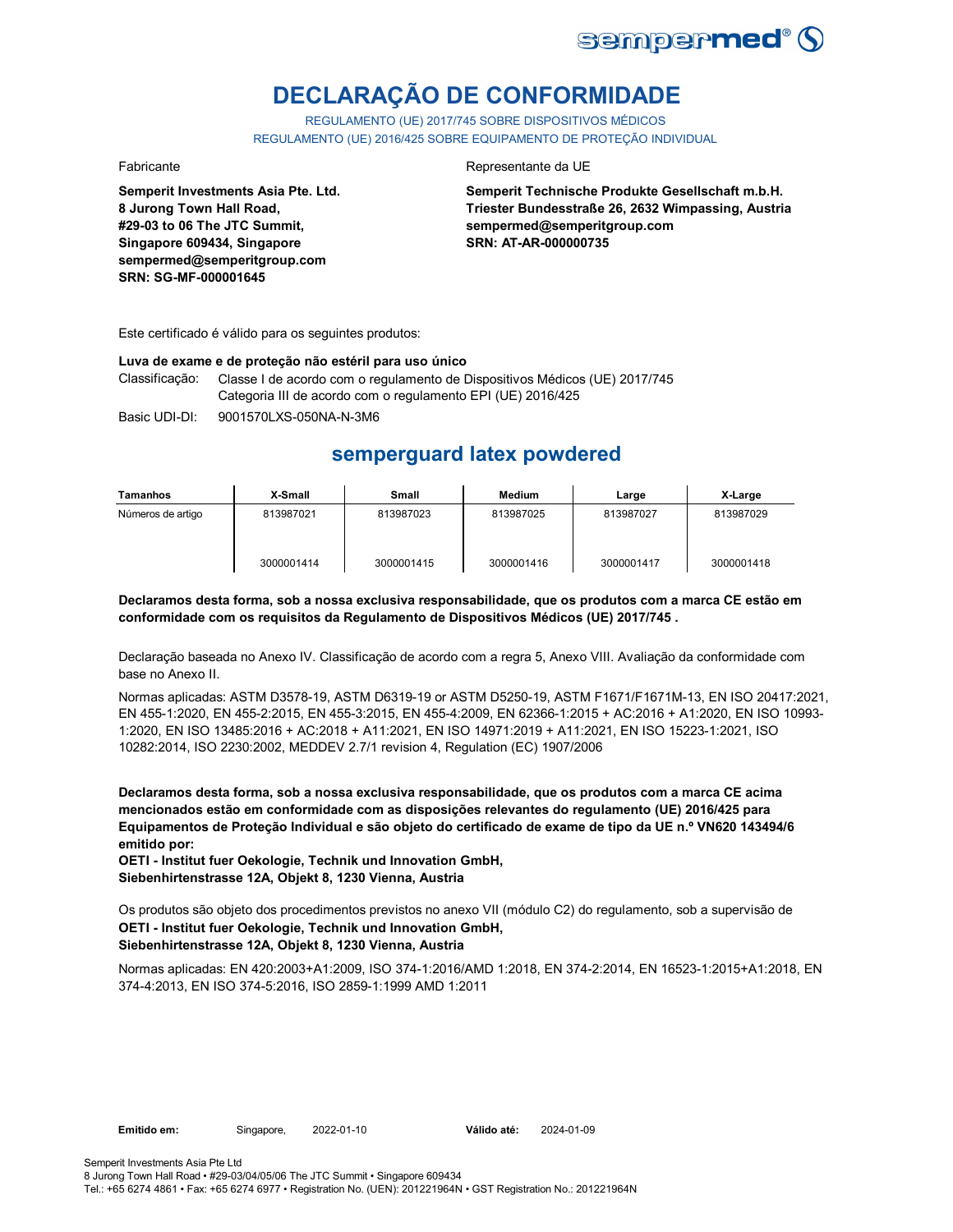

# **DEKLARATON OM ÖVERENSSTÄMMELSE**

FÖRORDNING (EU) 2017/745 MEDICINTEKNISKA PRODUKTER FÖRORDNING (EU) 2016/425 FÖR PERSONLIG SKYDDSUTRUSTNING

**Semperit Investments Asia Pte. Ltd. 8 Jurong Town Hall Road, #29-03 to 06 The JTC Summit, Singapore 609434, Singapore sempermed@semperitgroup.com SRN: SG-MF-000001645**

## Tillverkare Behörig representant hos EU

**Semperit Technische Produkte Gesellschaft m.b.H. Triester Bundesstraße 26, 2632 Wimpassing, Austria sempermed@semperitgroup.com SRN: AT-AR-000000735**

Detta certifikat gäller följande produkt:

## **Icke-steril inspektions- och skyddshandske för engångsanvändning**

Klassificering: Klass I enligt EU-förordning för medicintek-niska produkter (MD) (EU) 2017/745 Kategori III enligt EU-förordning för personlig skyddsutrustning (PPE) 2016/425

Basic UDI-DI: 9001570LXS-050NA-N-3M6

# **semperguard latex powdered**

| <b>Storlekar</b> | X-Small    | Small      | Medium     | Large      | X-Large    |
|------------------|------------|------------|------------|------------|------------|
| Artikelkoder     | 813987021  | 813987023  | 813987025  | 813987027  | 813987029  |
|                  | 3000001414 | 3000001415 | 3000001416 | 3000001417 | 3000001418 |

## **Vi förklarar härmed under eget exklusivt ansvar att ovan beskrivna, CE-markerade produkt stämmer överens med erforderliga i förordning för medicinska produkter (EU) 2017/745.**

Förklaring på grundval av bilaga IV. Klassificering enligt regel 5, bilaga VIII. Bedömningen av överensstämmelse grundar sig på bilaga II.

Tillämpade standarder: ASTM D3578-19, ASTM D6319-19 or ASTM D5250-19, ASTM F1671/F1671M-13, EN ISO 20417:2021, EN 455-1:2020, EN 455-2:2015, EN 455-3:2015, EN 455-4:2009, EN 62366-1:2015 + AC:2016 + A1:2020, EN ISO 10993-1:2020, EN ISO 13485:2016 + AC:2018 + A11:2021, EN ISO 14971:2019 + A11:2021, EN ISO 15223- 1:2021, ISO 10282:2014, ISO 2230:2002, MEDDEV 2.7/1 revision 4, Regulation (EC) 1907/2006

## **Vi förklarar härmed under eget exklusivt ansvar att ovan beskrivna, CE-markerade produkt stämmer överens med tillämpliga bestämmelser i EU-förordningen 2016/425 för personlig skyddsutrustning och är identisk med den personliga skyddsutrustning som anges i EU-certifikat för typgranskning nummerVN620 143494/6 daterad av:**

## **OETI - Institut fuer Oekologie, Technik und Innovation GmbH,**

### **Siebenhirtenstrasse 12A, Objekt 8, 1230 Vienna, Austria**

och är föremål för den procedur som beskrivs i Bilaga VII (Modul C2) till EU-förordningen 2016/425 under the supervision of under uppsikt av

## **OETI - Institut fuer Oekologie, Technik und Innovation GmbH, Siebenhirtenstrasse 12A, Objekt 8, 1230 Vienna, Austria**

Tillämpade standarder: EN 420:2003+A1:2009, ISO 374-1:2016/AMD 1:2018, EN 374-2:2014, EN 16523- 1:2015+A1:2018, EN 374-4:2013, EN ISO 374-5:2016, ISO 2859-1:1999 AMD 1:2011

Daterad : Singapore, 2022-01-10 **Giltig till:** 

2024-01-09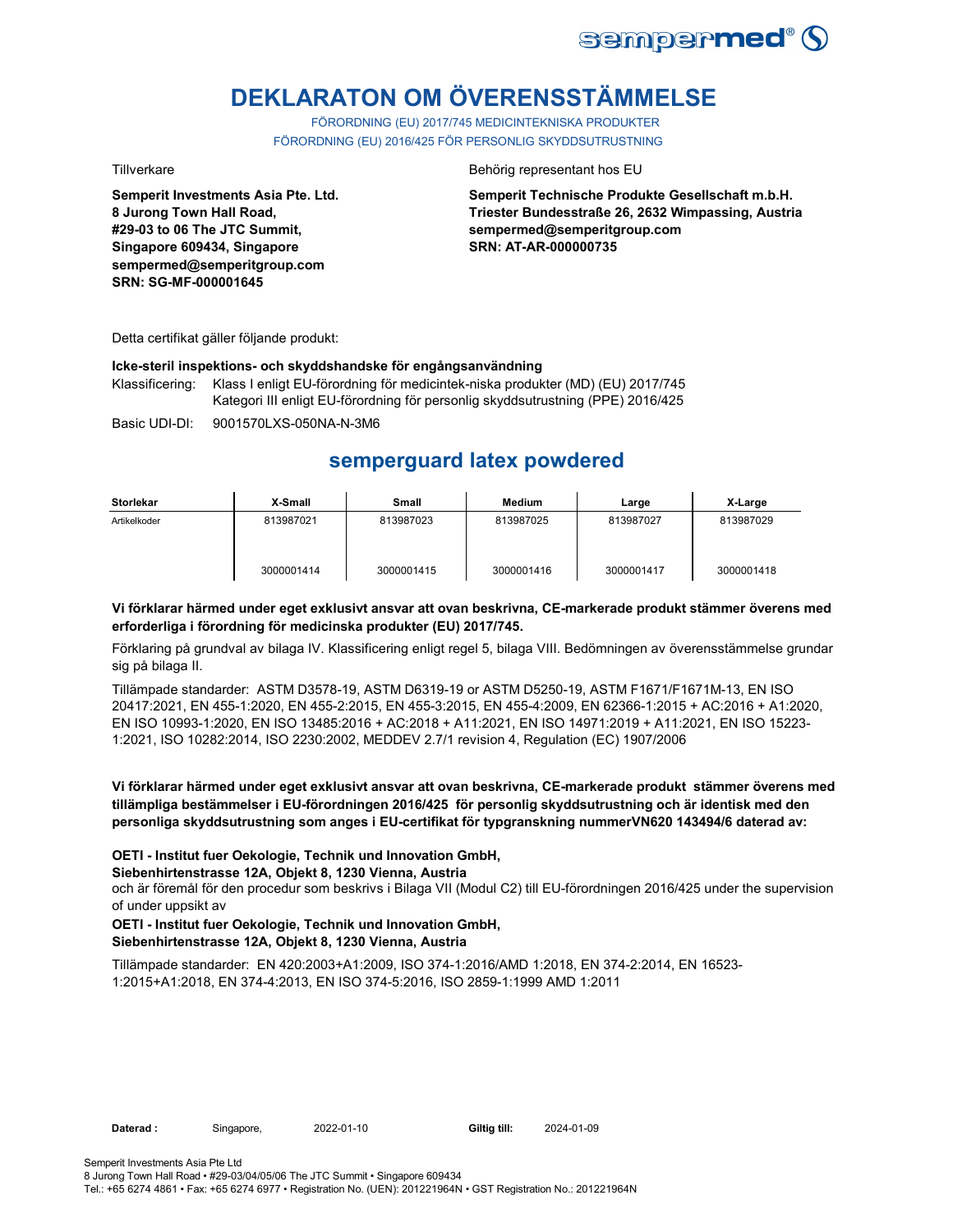

# **KONFORMITETSERKLÆRING**

FORORDNING (EU) 2017/745 OM MEDICINSK UDSTYR FORORDNING (EU) 2016/425 FOR PERSONLIGE VÆRNEMIDLER

**Semperit Investments Asia Pte. Ltd. 8 Jurong Town Hall Road, #29-03 to 06 The JTC Summit, Singapore 609434, Singapore sempermed@semperitgroup.com SRN: SG-MF-000001645**

## Producent EU-befuldmægtigede

**Semperit Technische Produkte Gesellschaft m.b.H. Triester Bundesstraße 26, 2632 Wimpassing, Austria sempermed@semperitgroup.com SRN: AT-AR-000000735**

Dette certifikat er gyldigt for følgende produkter:

## **Ikke-steril undersøgelses- og beskyttelseshandske til engangsbrug**

Klassificering: Klasse I jævnfør (EU) 2017/745 -forordningen for medicinsk udstyr Kategori III jævnfør PVM-forordningen (EU) 2016/425

Basic UDI-DI: 9001570LXS-050NA-N-3M6

# **semperguard latex powdered**

| Størrelser   | X-Small    | Small      | Medium     | Large      | X-Large    |
|--------------|------------|------------|------------|------------|------------|
| Artikelnumre | 813987021  | 813987023  | 813987025  | 813987027  | 813987029  |
|              | 3000001414 | 3000001415 | 3000001416 | 3000001417 | 3000001418 |

## **Vi bekræfter hermed under fuldt ansvar, at de ovenfor nævnte CE-mærkede produkter stemmer overens med de krav i forordningen for medicinsk udstyr (EU) 2017/745.**

Erklæring på grundlag af bilag IV. Klassificering i henhold til regel 5, bilag VIII. Overensstemmelsesvurderingen er baseret på bilag II.

Anvendte standarder: ASTM D3578-19, ASTM D6319-19 or ASTM D5250-19, ASTM F1671/F1671M-13, EN ISO 20417:2021, EN 455-1:2020, EN 455-2:2015, EN 455-3:2015, EN 455-4:2009, EN 62366-1:2015 + AC:2016 + A1:2020, EN ISO 10993-1:2020, EN ISO 13485:2016 + AC:2018 + A11:2021, EN ISO 14971:2019 + A11:2021, EN ISO 15223- 1:2021, ISO 10282:2014, ISO 2230:2002, MEDDEV 2.7/1 revision 4, Regulation (EC) 1907/2006

**Vi bekræfter hermed under fuldt ansvar, at de ovenfor nævnte CE-mærkede produkter stemmer overens med med de afgørende bestemmelser i forordningen (EU) 2016/425 for personlige værnemidler, og er genstand for EUcertificering af typeafprøvning nr.VN620 143494/6 udstedt gennem:**

**OETI - Institut fuer Oekologie, Technik und Innovation GmbH,** 

## **Siebenhirtenstrasse 12A, Objekt 8, 1230 Vienna, Austria**

Produkterne er genstand for procedurer jævnfør VII (modul C2) i forordningen med opsyn af

# **OETI - Institut fuer Oekologie, Technik und Innovation GmbH,**

**Siebenhirtenstrasse 12A, Objekt 8, 1230 Vienna, Austria**

Anvendte standarder: EN 420:2003+A1:2009, ISO 374-1:2016/AMD 1:2018, EN 374-2:2014, EN 16523-1:2015+A1:2018, EN 374-4:2013, EN ISO 374-5:2016, ISO 2859-1:1999 AMD 1:2011

Udstedt den: Singapore, 2022-01-10

Gyldig til: 2024-01-09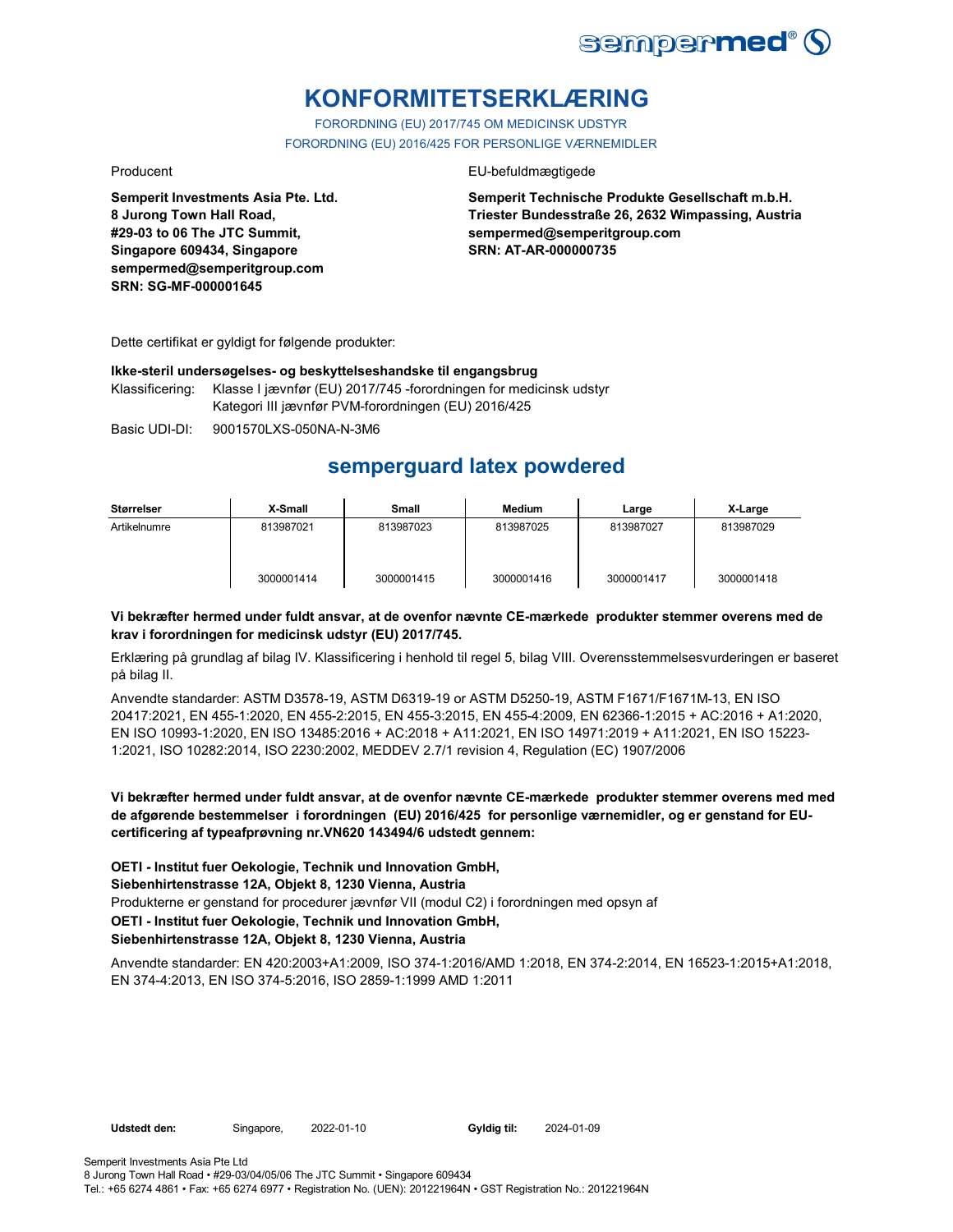

# **KONFORMITETSERKLÆRING**

FORORDNING FOR MEDISINSK UTSTYR (EU) 2017/745 FORORDNING (EU) 2016/425 OM PERSONLIG VERNEUTSTYR

**Semperit Investments Asia Pte. Ltd. 8 Jurong Town Hall Road, #29-03 to 06 The JTC Summit, Singapore 609434, Singapore sempermed@semperitgroup.com SRN: SG-MF-000001645**

## Produsent **Autorisert representant i EU**

**Semperit Technische Produkte Gesellschaft m.b.H. Triester Bundesstraße 26, 2632 Wimpassing, Austria sempermed@semperitgroup.com SRN: AT-AR-000000735**

Dette sertifikatet er gyldig for følgende produkter:

## **Ikke-steril undersøkelses- og beskyttelseshanske for engangsbruk**

Klassifisering: Klasse I i henhold til forordning for medisinsk utstyr (EU) 2017/745 Kategori III i henhold til PVU-forordningen (EU) nr. 2016/425

Basic UDI-DI: 9001570LXS-050NA-N-3M6

# **semperguard latex powdered**

| Størrelser    | X-Small    | Small      | Medium     | Large      | X-Large    |
|---------------|------------|------------|------------|------------|------------|
| Artikkelnumre | 813987021  | 813987023  | 813987025  | 813987027  | 813987029  |
|               | 3000001414 | 3000001415 | 3000001416 | 3000001417 | 3000001418 |

# **Vi erklærer herved under eneansvar at det CE-merkede produktet oppfyller de kravene i Uredbet for medisinsk utstyr (EU) 2017/745.**

Erklæring basert på vedlegg IV. Klassifisering i henhold til regel nr. 5, vedlegg VIII. Samsvarsvurderingen er basert på vedlegg II.

Relevante standarder: ASTM D3578-19, ASTM D6319-19 or ASTM D5250-19, ASTM F1671/F1671M-13, EN ISO 20417:2021, EN 455-1:2020, EN 455-2:2015, EN 455-3:2015, EN 455-4:2009, EN 62366-1:2015 + AC:2016 + A1:2020, EN ISO 10993-1:2020, EN ISO 13485:2016 + AC:2018 + A11:2021, EN ISO 14971:2019 + A11:2021, EN ISO 15223- 1:2021, ISO 10282:2014, ISO 2230:2002, MEDDEV 2.7/1 revision 4, Regulation (EC) 1907/2006

**Vi erklærer herved under eneansvar at det CE-merkede produktet som er nevnt ovenfor oppfyller de relevante bestemmelsene i Forordning (EU) nr. 2016/425 om personlig verneutstyr og er gjenstand for EUtypeprøvesertifikat nr. VN620 143494/6 utstedt av:**

**OETI - Institut fuer Oekologie, Technik und Innovation GmbH,** 

## **Siebenhirtenstrasse 12A, Objekt 8, 1230 Vienna, Austria**

Produktet er gjenstand for prosedyren som er beskrevet i Vedlegg VII (Modul C2) i Forordning nr. 2016/425 under tilsyn av

# **OETI - Institut fuer Oekologie, Technik und Innovation GmbH, Siebenhirtenstrasse 12A, Objekt 8, 1230 Vienna, Austria**

Relevante standarder: EN 420:2003+A1:2009, ISO 374-1:2016/AMD 1:2018, EN 374-2:2014, EN 16523-1:2015+A1:2018, EN 374-4:2013, EN ISO 374-5:2016, ISO 2859-1:1999 AMD 1:2011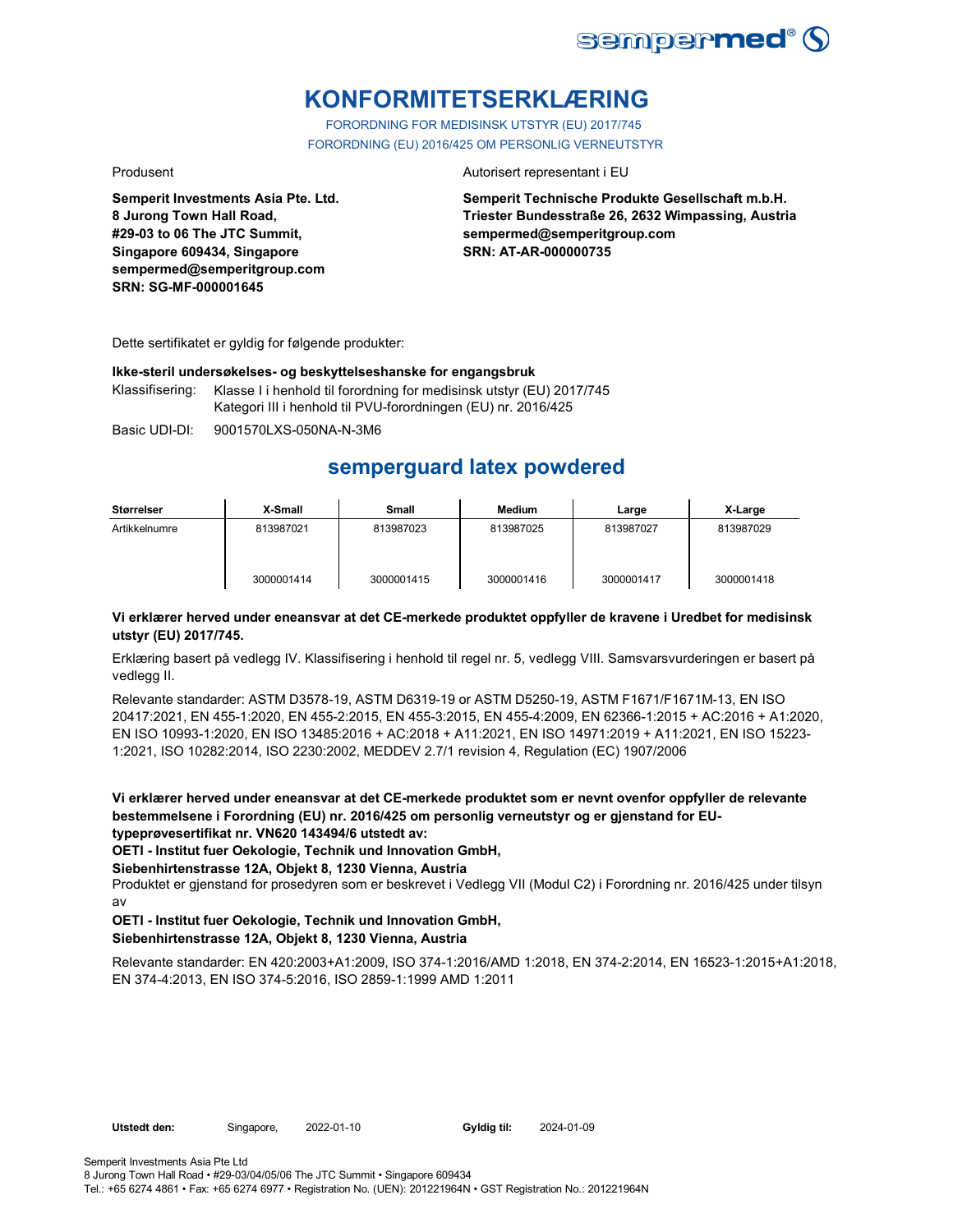

# **VAATIMUSTENMUKAISUUSVAKUUTUS**

LÄÄKINNÄLLISIÄ LAITTEITA KOSKEVA ASETUS (EU) 2017/745 HENKILÖNSUOJAIMISTA ANNETTU ASETUS (EU) 2016/425

**Semperit Investments Asia Pte. Ltd. 8 Jurong Town Hall Road, #29-03 to 06 The JTC Summit, Singapore 609434, Singapore sempermed@semperitgroup.com SRN: SG-MF-000001645**

## Valmistaja EU:n valtuutettu edustaja

**Semperit Technische Produkte Gesellschaft m.b.H. Triester Bundesstraße 26, 2632 Wimpassing, Austria sempermed@semperitgroup.com SRN: AT-AR-000000735**

Tämä sertifikaatti koskee seuraavia tuotteita:

### **Kertakäyttöinen ei-steriili tutkimus- ja suojakäsine**

Luokitus: Luokka I lääkinnällisiä laitteita koskevan asetuksen (EU) 2017/745 mukaisesti Luokka III henkilönsuojaimista annetun asetuksen (EU) 2016/425 mukaisesti

Basic UDI-DI: 9001570LXS-050NA-N-3M6

# **semperguard latex powdered**

| Koot         | X-Small    | Small      | <b>Medium</b> | Large      | X-Large    |
|--------------|------------|------------|---------------|------------|------------|
| Tuotenumerot | 813987021  | 813987023  | 813987025     | 813987027  | 813987029  |
|              | 3000001414 | 3000001415 | 3000001416    | 3000001417 | 3000001418 |

# **Täten vahvistamme yksinomaisella vastuullamme, että CE-merkityt tuotteet vastaavat lääkinnällisiä laitteita koskevan asetuksen (EU) 2017/745 mukaisia vaatimuksia.**

Liitteeseen IV perustuva julistus. Luokitus liitteen VIII 5 säännön mukaisesti. Vaatimustenmukaisuuden arviointi perustuu liitteeseen II.

Sovelletut standardit: ASTM D3578-19, ASTM D6319-19 or ASTM D5250-19, ASTM F1671/F1671M-13, EN ISO 20417:2021, EN 455-1:2020, EN 455-2:2015, EN 455-3:2015, EN 455-4:2009, EN 62366-1:2015 + AC:2016 + A1:2020, EN ISO 10993-1:2020, EN ISO 13485:2016 + AC:2018 + A11:2021, EN ISO 14971:2019 + A11:2021, EN ISO 15223-1:2021, ISO 10282:2014, ISO 2230:2002, MEDDEV 2.7/1 revision 4, Regulation (EC) 1907/2006

**Täten vahvistamme yksinomaisella vastuullamme, että yllä mainitut CE-merkityt tuotteet vastaavat henkilönsuojaimista annetun asetuksen (EU) 2016/425 mukaisia perustavanlaatuisia vaatimuksia ja niihin sovelletaan EU:n tyyppitarkastustodistusta nro VN620 143494/6 laadittu : OETI - Institut fuer Oekologie, Technik und Innovation GmbH,** 

**Siebenhirtenstrasse 12A, Objekt 8, 1230 Vienna, Austria**

Tuotteet ovat asetuksen liitteen VII (moduuli C2) mukaisen menettelyn kohteena, valvonnan suorittaa

## **OETI - Institut fuer Oekologie, Technik und Innovation GmbH,**

# **Siebenhirtenstrasse 12A, Objekt 8, 1230 Vienna, Austria**

Sovelletut standardit: EN 420:2003+A1:2009, ISO 374-1:2016/AMD 1:2018, EN 374-2:2014, EN 16523-1:2015+A1:2018, EN 374-4:2013, EN ISO 374-5:2016, ISO 2859-1:1999 AMD 1:2011

**Laadittu :** Singapore, **Voimassa (asti):** 2022-01-10 2024-01-09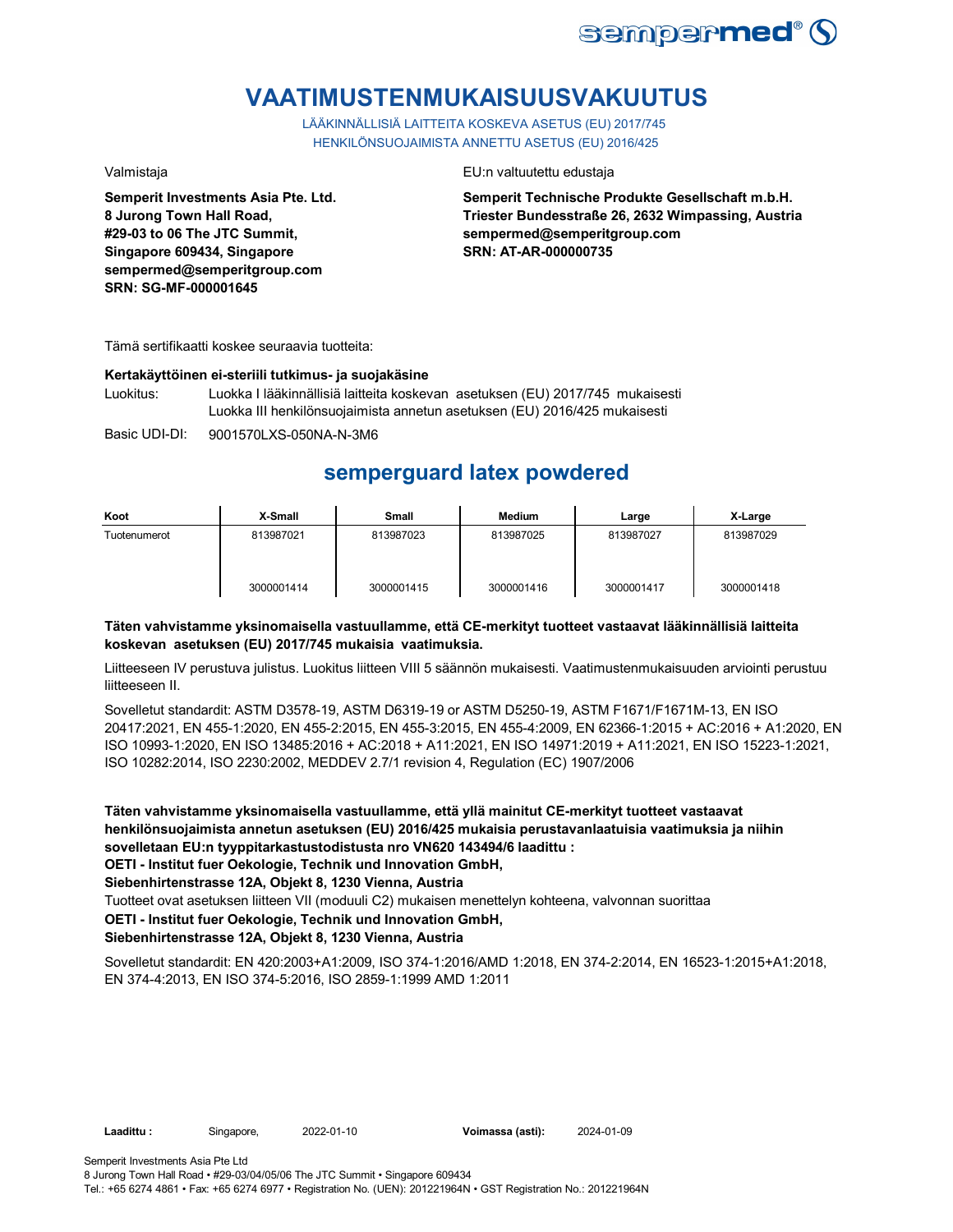

# **ATITIKTIES DEKLARACIJA**

REGLAMENTAS DĖL MEDICINOS PRIETAISŲ (ES) 2017/745 REGLAMENTAS (ES) 2016/425 DĖL ASMENINIŲ APSAUGOS PRIEMONIŲ

**Semperit Investments Asia Pte. Ltd. 8 Jurong Town Hall Road, #29-03 to 06 The JTC Summit, Singapore 609434, Singapore sempermed@semperitgroup.com SRN: SG-MF-000001645**

## Gamintojas ES įgaliotas asmuo

**Semperit Technische Produkte Gesellschaft m.b.H. Triester Bundesstraße 26, 2632 Wimpassing, Austria sempermed@semperitgroup.com SRN: AT-AR-000000735**

Šis sertifikatas galioja toliau nurodytiems produktams:

## **Nesterilios vienkartinio naudojimo apžiūros ir apsauginės pirštinės**

- Klasifikacija: I klasė pagal reglamentą dėl medicinos prietaisų (ES) 2017/745 III kategorija pagal reglamentą (ES) 2016/425 dėl asmeninių apsaugos priemonių
- Basic UDI-DI: 9001570LXS-050NA-N-3M6

# **semperguard latex powdered**

| Dydžiai         | X-Small    | <b>Small</b> | <b>Medium</b> | Large      | X-Large    |
|-----------------|------------|--------------|---------------|------------|------------|
| Prekiu numeriai | 813987021  | 813987023    | 813987025     | 813987027  | 813987029  |
|                 | 3000001414 | 3000001415   | 3000001416    | 3000001417 | 3000001418 |

# **Prisiimdami visą atsakomybę šiuo dokumentu patvirtiname, kad CE paženklinti produktai atitinka reglamentą dėl medicinos prietaisų (ES) 2017/745 reikalavimus.**

Deklaracija, pagrįsta IV priedu. Klasifikavimas pagal VIII priedo 5 taisyklę. Atitikties įvertinimas pagal II priedą.

Taikomi standartai: ASTM D3578-19, ASTM D6319-19 or ASTM D5250-19, ASTM F1671/F1671M-13, EN ISO 20417:2021, EN 455-1:2020, EN 455-2:2015, EN 455-3:2015, EN 455-4:2009, EN 62366-1:2015 + AC:2016 + A1:2020, EN ISO 10993-1:2020, EN ISO 13485:2016 + AC:2018 + A11:2021, EN ISO 14971:2019 + A11:2021, EN ISO 15223-1:2021, ISO 10282:2014, ISO 2230:2002, MEDDEV 2.7/1 revision 4, Regulation (EC) 1907/2006

**Prisiimdami visą atsakomybę, šiuo dokumentu patvirtiname, kad anksčiau paminėti CE paženklinti produktai atitinka svarbiausius reglamentą dėl asmeninių apsaugos priemonių (ES) 2016/425 reikalavimus ir yra ES tipo tyrimo sertifikato Nr. objektas. VN620 143494/6 išduota :**

**OETI - Institut fuer Oekologie, Technik und Innovation GmbH,** 

**Siebenhirtenstrasse 12A, Objekt 8, 1230 Vienna, Austria**

Produktai yra metodo objektas pagal reglamentą VII priedą (modulis C2) prižiūrint

**OETI - Institut fuer Oekologie, Technik und Innovation GmbH,** 

# **Siebenhirtenstrasse 12A, Objekt 8, 1230 Vienna, Austria**

Taikomi standartai: EN 420:2003+A1:2009, ISO 374-1:2016/AMD 1:2018, EN 374-2:2014, EN 16523-1:2015+A1:2018, EN 374- 4:2013, EN ISO 374-5:2016, ISO 2859-1:1999 AMD 1:2011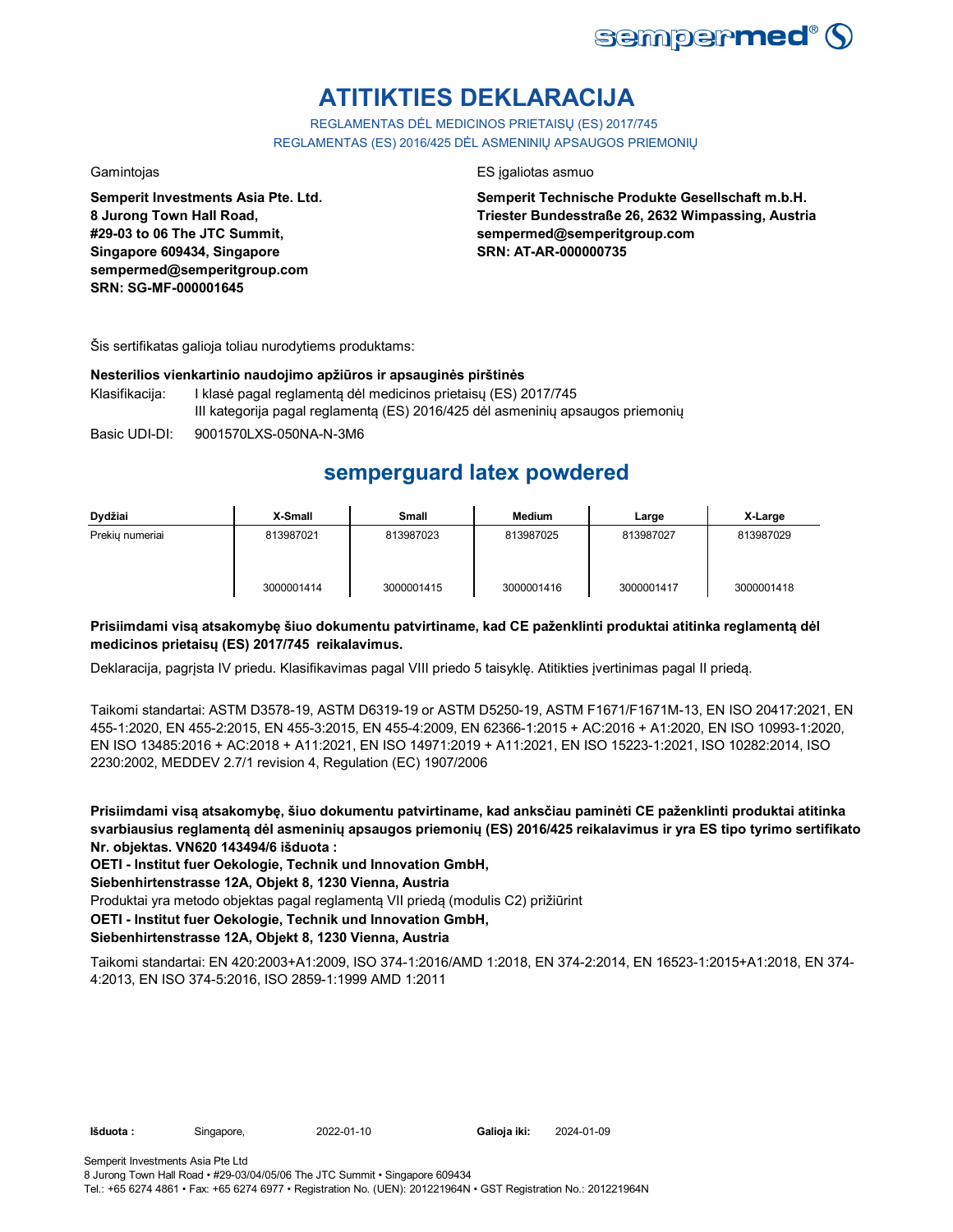

# **ATBILSTĪBAS DEKLARĀCIJA**

MEDICĪNAS IERĪČU REGULA (ES) 2017/745

REGULA (ES) 2016/425 PAR INDIVIDUĀLAJIEM AIZSARDZĪBAS LĪDZEKLIEM

Likumīgais ražotājs **Pilnvarotais pārstāvis ES** 

**Semperit Investments Asia Pte. Ltd. 8 Jurong Town Hall Road, #29-03 to 06 The JTC Summit, Singapore 609434, Singapore sempermed@semperitgroup.com SRN: SG-MF-000001645**

**Semperit Technische Produkte Gesellschaft m.b.H. Triester Bundesstraße 26, 2632 Wimpassing, Austria sempermed@semperitgroup.com SRN: AT-AR-000000735**

Šis sertifikāts ir derīgs šādam produktam:

### **Nesterili izmeklēšanas aizsargcimdi vienreizējai lietošanai**

Klasifikācija: I klase saskaņā ar medicīnas ierīču Regulu (ES) 2017/745 III kategorija saskaņā ar IAL Regulu (ES) 2016/425

Basic UDI-DI: 9001570LXS-050NA-N-3M6

# **semperguard latex powdered**

| Izmēri          | X-Small    | Small      | Medium     | Large      | X-Large    |
|-----------------|------------|------------|------------|------------|------------|
| Artikula numurs | 813987021  | 813987023  | 813987025  | 813987027  | 813987029  |
|                 | 3000001414 | 3000001415 | 3000001416 | 3000001417 | 3000001418 |

# **Ar šo mēs apliecinām, ka iepriekš aprakstītais produkts ar CE marķējumu atbilst medicīnas ierīču (ES) 2017/745 regulas prasībām.**

Deklarācija, pamatojoties uz IV pielikumu. Klasifikācija saskaņā ar VIII pielikuma 5. noteikumu. Atbilstības novērtēšanas pamatā ir II pielikums.

Piemērotie standarti: ASTM D3578-19, ASTM D6319-19 or ASTM D5250-19, ASTM F1671/F1671M-13, EN ISO 20417:2021, EN 455-1:2020, EN 455-2:2015, EN 455-3:2015, EN 455-4:2009, EN 62366-1:2015 + AC:2016 + A1:2020, EN ISO 10993-1:2020, EN ISO 13485:2016 + AC:2018 + A11:2021, EN ISO 14971:2019 + A11:2021, EN ISO 15223- 1:2021, ISO 10282:2014, ISO 2230:2002, MEDDEV 2.7/1 revision 4, Regulation (EC) 1907/2006

**Ar šo mēs apliecinām, ka iepriekš aprakstītais produkts ar CE marķējumu atbilst Regulas (ES) 2016/425 par individuālajiem aizsardzības līdzekļiem piemērojamajiem noteikumiem un ir identisks individuālajiem aizsardzības līdzekļiem, uz kuriem attiecas ES tipa pārbaudes sertifikāts Nr. VN620 143494/6 izdots :**

**OETI - Institut fuer Oekologie, Technik und Innovation GmbH,** 

# **Siebenhirtenstrasse 12A, Objekt 8, 1230 Vienna, Austria**

un uz to attiecas Regulas (ES) 2016/425 VII pielikumā (C2 modulis) noteiktā procedūra

# **OETI - Institut fuer Oekologie, Technik und Innovation GmbH,**

## **Siebenhirtenstrasse 12A, Objekt 8, 1230 Vienna, Austria**

Piemērotie standarti: EN 420:2003+A1:2009, ISO 374-1:2016/AMD 1:2018, EN 374-2:2014, EN 16523-1:2015+A1:2018, EN 374-4:2013, EN ISO 374-5:2016, ISO 2859-1:1999 AMD 1:2011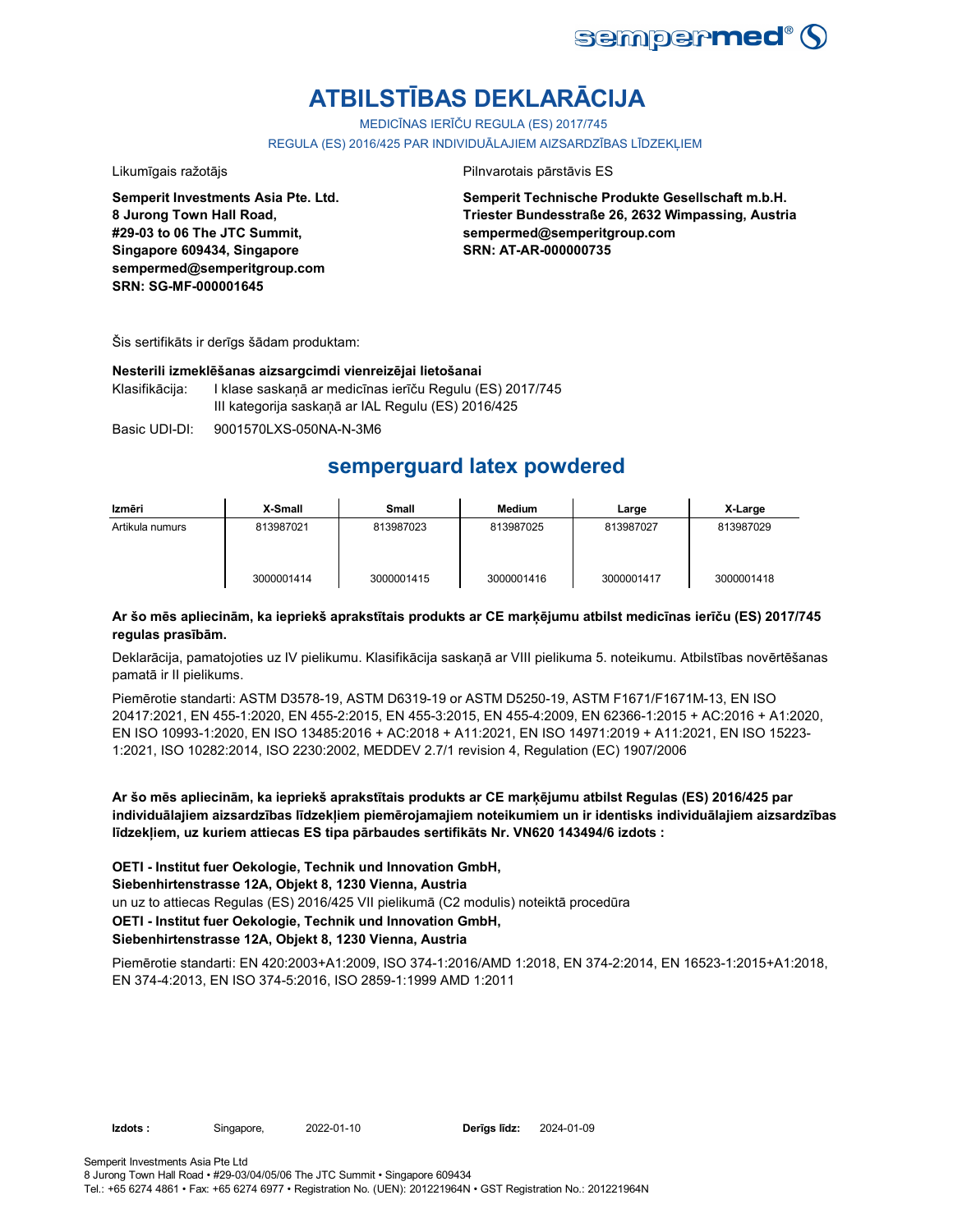

# **VASTAVUSDEKLARATSIOON**

MEDITSIINITOODETE MÄÄRUS (EL) 2017/745 ISIKUKAITSEVAHENDITE MÄÄRUS (EL) 2016/425

**Semperit Investments Asia Pte. Ltd. 8 Jurong Town Hall Road, #29-03 to 06 The JTC Summit, Singapore 609434, Singapore sempermed@semperitgroup.com SRN: SG-MF-000001645**

Tootja Volitatud esindaja EL-is

**Semperit Technische Produkte Gesellschaft m.b.H. Triester Bundesstraße 26, 2632 Wimpassing, Austria sempermed@semperitgroup.com SRN: AT-AR-000000735**

See sertifikaat kehtib järgmistele toodetele:

## **Mittesteriilne läbivaatus- ja kaitsekinnas ühekordseks kasutuseks**

Klassifikatsioon: I klass kooskõlas meditsiinitoodete määrusega (EU) 2017/745 III kategooria kooskõlas isikukaitsevahendite määrusega (EL) 2016/425

Basic UDI-DI: 9001570LXS-050NA-N-3M6

# **semperguard latex powdered**

| Suurused     | X-Small    | <b>Small</b> | <b>Medium</b> | Large      | X-Large    |
|--------------|------------|--------------|---------------|------------|------------|
| Tootenumbrid | 813987021  | 813987023    | 813987025     | 813987027  | 813987029  |
|              | 3000001414 | 3000001415   | 3000001416    | 3000001417 | 3000001418 |

# **Kinnitame oma ainuvastutusel, et CE-märgisega tooted on kooskõlas meditsiinitoodete määruse (EU) 2017/745 nõuetega.**

Deklaratsioon põhineb IV lisal. Klassifikatsioon kooskõlas VIII lisa 5. reegliga. Vastavushindamine põhineb II lisal.

Kohaldatud normid: ASTM D3578-19, ASTM D6319-19 or ASTM D5250-19, ASTM F1671/F1671M-13, EN ISO 20417:2021, EN 455-1:2020, EN 455-2:2015, EN 455-3:2015, EN 455-4:2009, EN 62366-1:2015 + AC:2016 + A1:2020, EN ISO 10993- 1:2020, EN ISO 13485:2016 + AC:2018 + A11:2021, EN ISO 14971:2019 + A11:2021, EN ISO 15223-1:2021, ISO 10282:2014, ISO 2230:2002, MEDDEV 2.7/1 revision 4, Regulation (EC) 1907/2006

**Kinnitame oma ainuvastutusel, et eespool nimetatud CE-märgistusega tooted on kooskõlas isikukaitsevahendite määruse (EL) 2016/425 põhisätetega ning on identsed isikukaitsevahenditega, mille kohta on välja antud EÜ tüübihindamistõend nrVN620 143494/6 välja :**

**OETI - Institut fuer Oekologie, Technik und Innovation GmbH,** 

**Siebenhirtenstrasse 12A, Objekt 8, 1230 Vienna, Austria**

Toodetele kohaldub määruse VII lisa (moodul C2) menetlus, mille üle teostab järelevalvet

**OETI - Institut fuer Oekologie, Technik und Innovation GmbH,** 

# **Siebenhirtenstrasse 12A, Objekt 8, 1230 Vienna, Austria**

Kohaldatud normid: EN 420:2003+A1:2009, ISO 374-1:2016/AMD 1:2018, EN 374-2:2014, EN 16523-1:2015+A1:2018, EN 374- 4:2013, EN ISO 374-5:2016, ISO 2859-1:1999 AMD 1:2011

**Välja andmise aeg :** Singapore, 2022-01-10

**Kehtivusaeg: 2024-01-09**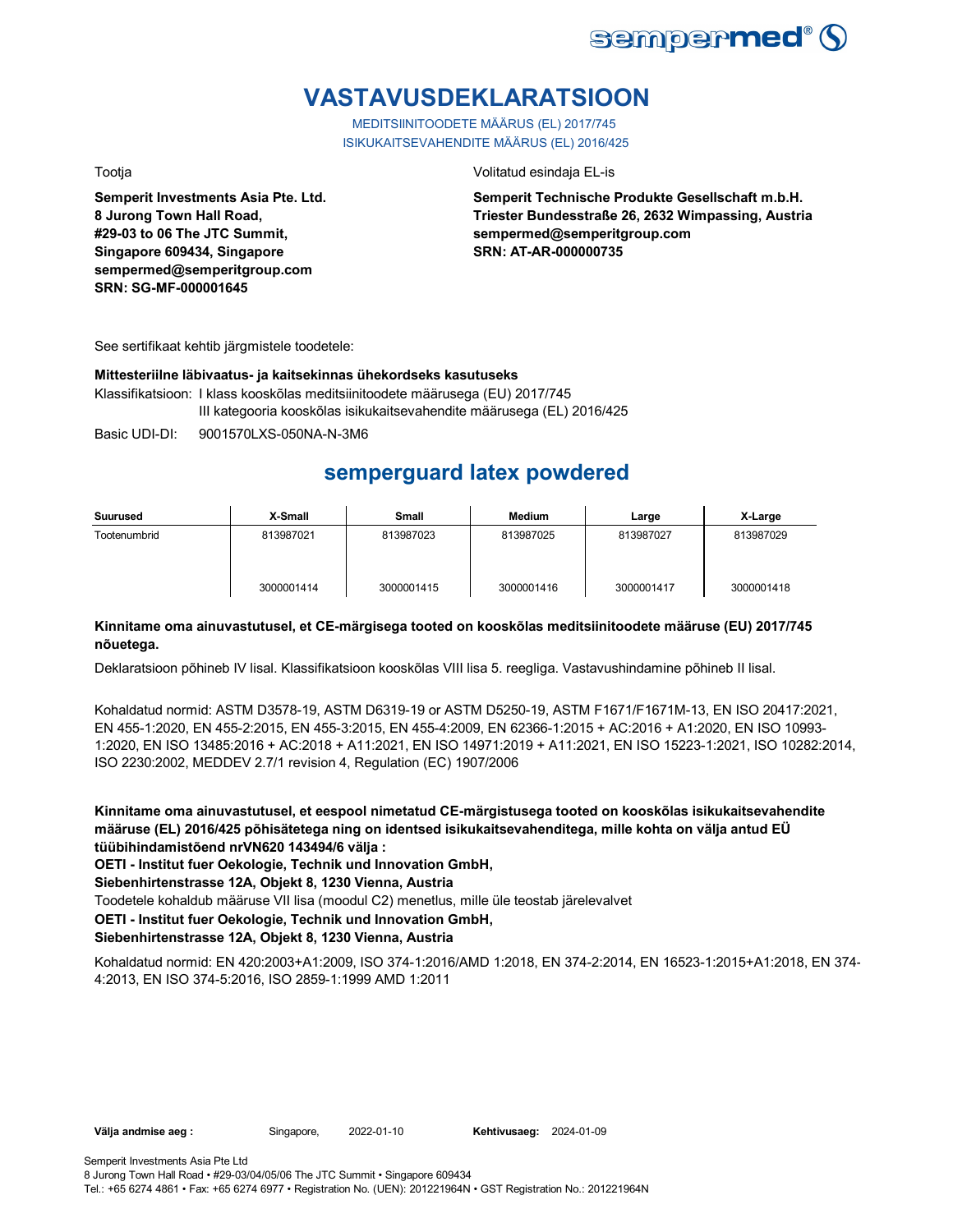

# **PROHLÁŠENÍ O SHODĚ**

NAŘÍZENÍ O ZDRAVOTNICKÝCH PROSTŘEDCÍCH (EU) 2017/745 NAŘÍZENÍ (EU) 2016/425 PRO OSOBNÍ OCHRANNÉ PROSTŘEDKY

**Semperit Investments Asia Pte. Ltd. 8 Jurong Town Hall Road, #29-03 to 06 The JTC Summit, Singapore 609434, Singapore sempermed@semperitgroup.com SRN: SG-MF-000001645**

Výrobce EU zplnomocněný zástupce

**Semperit Technische Produkte Gesellschaft m.b.H. Triester Bundesstraße 26, 2632 Wimpassing, Austria sempermed@semperitgroup.com SRN: AT-AR-000000735**

Tento certifikát je platný pro následující produkty:

## **Nesterilní vyšetřovací a ochranné rukavice pro jednorázové použití**

Klasifikace Třída I podle nařízení o zdravotnických prostředcích (EU) 2017/745 Kategorie III podle nařízení o OOP (EU) 2016/425

Basic UDI-DI: 9001570LXS-050NA-N-3M6

# **semperguard latex powdered**

| Velikosti      | X-Small    | Small      | <b>Medium</b> | Large      | X-Large    |
|----------------|------------|------------|---------------|------------|------------|
| Číslo produktu | 813987021  | 813987023  | 813987025     | 813987027  | 813987029  |
|                | 3000001414 | 3000001415 | 3000001416    | 3000001417 | 3000001418 |

# **Tímto potvrzujeme s výlučnou odpovědností, že produkty označené CE souhlasí se požadavky nařízení o zdravotnických prostředcích (EU) 2017/745.**

Prohlášení na základě přílohy IV. Klasifikace podle pravidla 5 přílohy VIII. Posouzení shody je založeno na příloze II.

Použité normy: ASTM D3578-19, ASTM D6319-19 or ASTM D5250-19, ASTM F1671/F1671M-13, EN ISO 20417:2021, EN 455-1:2020, EN 455-2:2015, EN 455-3:2015, EN 455-4:2009, EN 62366-1:2015 + AC:2016 + A1:2020, EN ISO 10993- 1:2020, EN ISO 13485:2016 + AC:2018 + A11:2021, EN ISO 14971:2019 + A11:2021, EN ISO 15223-1:2021, ISO 10282:2014, ISO 2230:2002, MEDDEV 2.7/1 revision 4, Regulation (EC) 1907/2006

**Tímto potvrzujeme s výlučnou odpovědností, že výše uvedené produkty označené jako CE souhlasí s příslušnými ustanoveními nařízení (EU) 2016/425 pro Osobní ochranné prostředky a jsou předmětem přezkoušení EU č.VN620 143494/6 vystaveno :**

**OETI - Institut fuer Oekologie, Technik und Innovation GmbH,** 

**Siebenhirtenstrasse 12A, Objekt 8, 1230 Vienna, Austria**

Produkty jsou předmětem procesu podle dodatku VII (moduly, C2) nařízení pod dohledem

**OETI - Institut fuer Oekologie, Technik und Innovation GmbH,** 

# **Siebenhirtenstrasse 12A, Objekt 8, 1230 Vienna, Austria**

Použité normy: EN 420:2003+A1:2009, ISO 374-1:2016/AMD 1:2018, EN 374-2:2014, EN 16523-1:2015+A1:2018, EN 374- 4:2013, EN ISO 374-5:2016, ISO 2859-1:1999 AMD 1:2011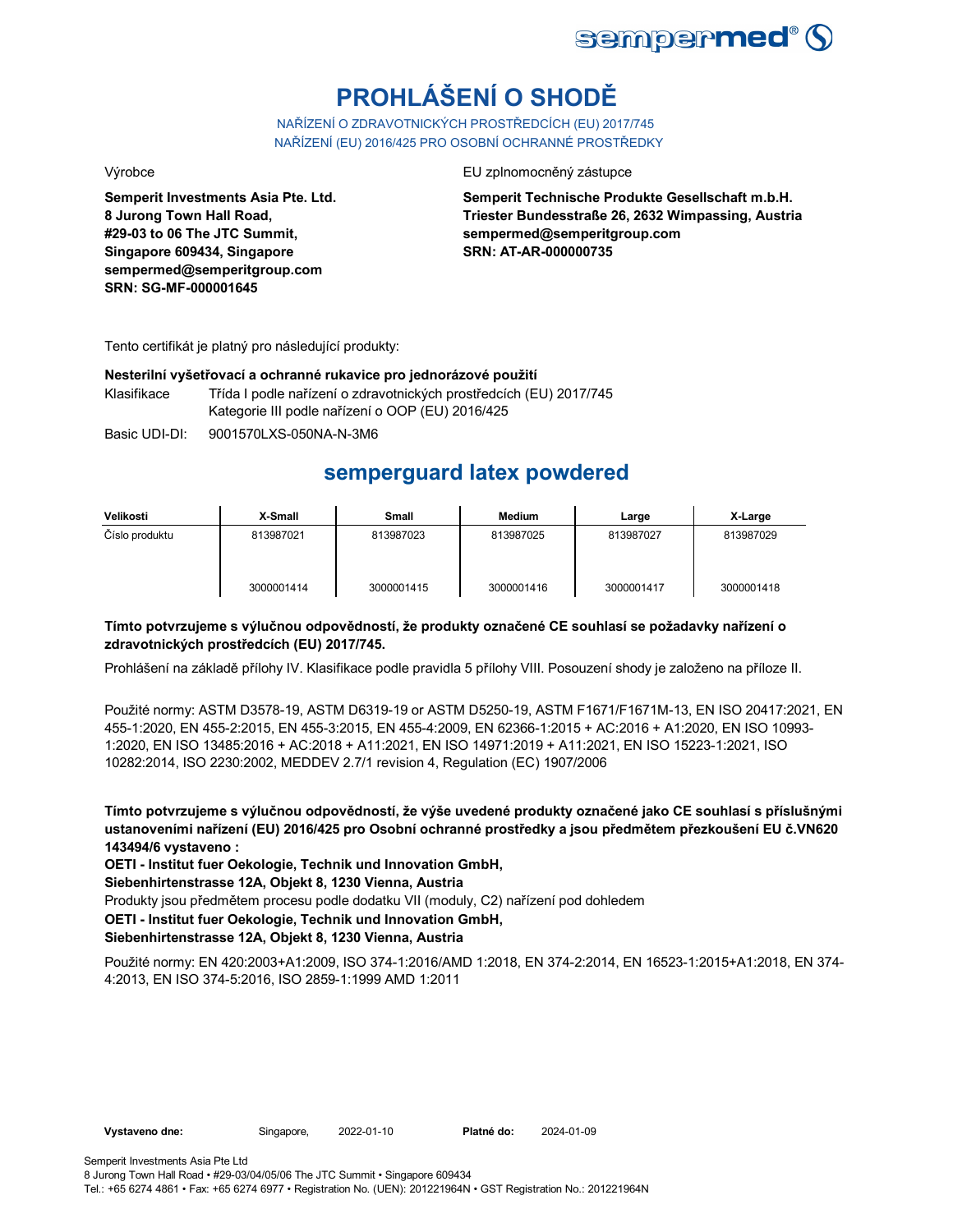

# **VYHLÁSENIE O ZHODE**

NARIADENIE (EU) 2017/745 O ZDRAVOTNÍCKYCH POMÔCKACH NARIADENIE (EÚ) 2016/425 O OSOBNÝCH OCHRANNÝCH PROSTRIEDKOCH

**Semperit Investments Asia Pte. Ltd. 8 Jurong Town Hall Road, #29-03 to 06 The JTC Summit, Singapore 609434, Singapore sempermed@semperitgroup.com SRN: SG-MF-000001645**

### Výrobca **Splnomocnenec pre EÚ**

**Semperit Technische Produkte Gesellschaft m.b.H. Triester Bundesstraße 26, 2632 Wimpassing, Austria sempermed@semperitgroup.com SRN: AT-AR-000000735**

Tento certifikát je platný pre nasledujúce body:

### **Nesterilné vyšetrovacie a ochranné rukavice na jedno použitie**

Klasifikácia: Trieda I podľa Nariadenia (EU) 2017/745 o zdravotníckych pomôckach Kategória III podľa Nariadenia o osobných ochranných pomôckach (EU) 2016/425

Basic UDI-DI: 9001570LXS-050NA-N-3M6

# **semperguard latex powdered**

| Veľkosti      | X-Small    | Small      | <b>Medium</b> | Large      | X-Large    |
|---------------|------------|------------|---------------|------------|------------|
| Výrobné čísla | 813987021  | 813987023  | 813987025     | 813987027  | 813987029  |
|               | 3000001414 | 3000001415 | 3000001416    | 3000001417 | 3000001418 |

## **Týmto vo svojej výhradnej zodpovednosti potvrdzujeme, že výrobky označené symbolom CE sú v súlade so požiadavkami Nariadenia (EU) 2017/745 o zdravotníckych pomôckach.**

Vyhlásenie na základe prílohy IV. Klasifikácia podľa pravidla 5 prílohy VIII. Posudzovanie zhody je založené na prílohe II.

Súvisiace normy: ASTM D3578-19, ASTM D6319-19 or ASTM D5250-19, ASTM F1671/F1671M-13, EN ISO 20417:2021, EN 455-1:2020, EN 455-2:2015, EN 455-3:2015, EN 455-4:2009, EN 62366-1:2015 + AC:2016 + A1:2020, EN ISO 10993- 1:2020, EN ISO 13485:2016 + AC:2018 + A11:2021, EN ISO 14971:2019 + A11:2021, EN ISO 15223-1:2021, ISO 10282:2014, ISO 2230:2002, MEDDEV 2.7/1 revision 4, Regulation (EC) 1907/2006

**Týmto vo svojej výhradnej zodpovednosti potvrdzujeme, že výrobky označené symbolom CE sú v súlade so smerodajnými ustanoveniami Nariadenia (EÚ) 2016/425 o osobných ochranných prostriedkoch a sú predmetom EU - Osvedčenia o typovej skúške č. VN620 143494/6 vyhotovené :**

**OETI - Institut fuer Oekologie, Technik und Innovation GmbH,** 

**Siebenhirtenstrasse 12A, Objekt 8, 1230 Vienna, Austria**

Výrobky sú predmetom konania podľa dodatku VII (moduly C2) Nariadenia pod dohľadom

**OETI - Institut fuer Oekologie, Technik und Innovation GmbH,** 

## **Siebenhirtenstrasse 12A, Objekt 8, 1230 Vienna, Austria**

Súvisiace normy: EN 420:2003+A1:2009, ISO 374-1:2016/AMD 1:2018, EN 374-2:2014, EN 16523-1:2015+A1:2018, EN 374-4:2013, EN ISO 374-5:2016, ISO 2859-1:1999 AMD 1:2011

Vyhotovené dňa: Singapore, 2022-01-10 Platné do:

2024-01-09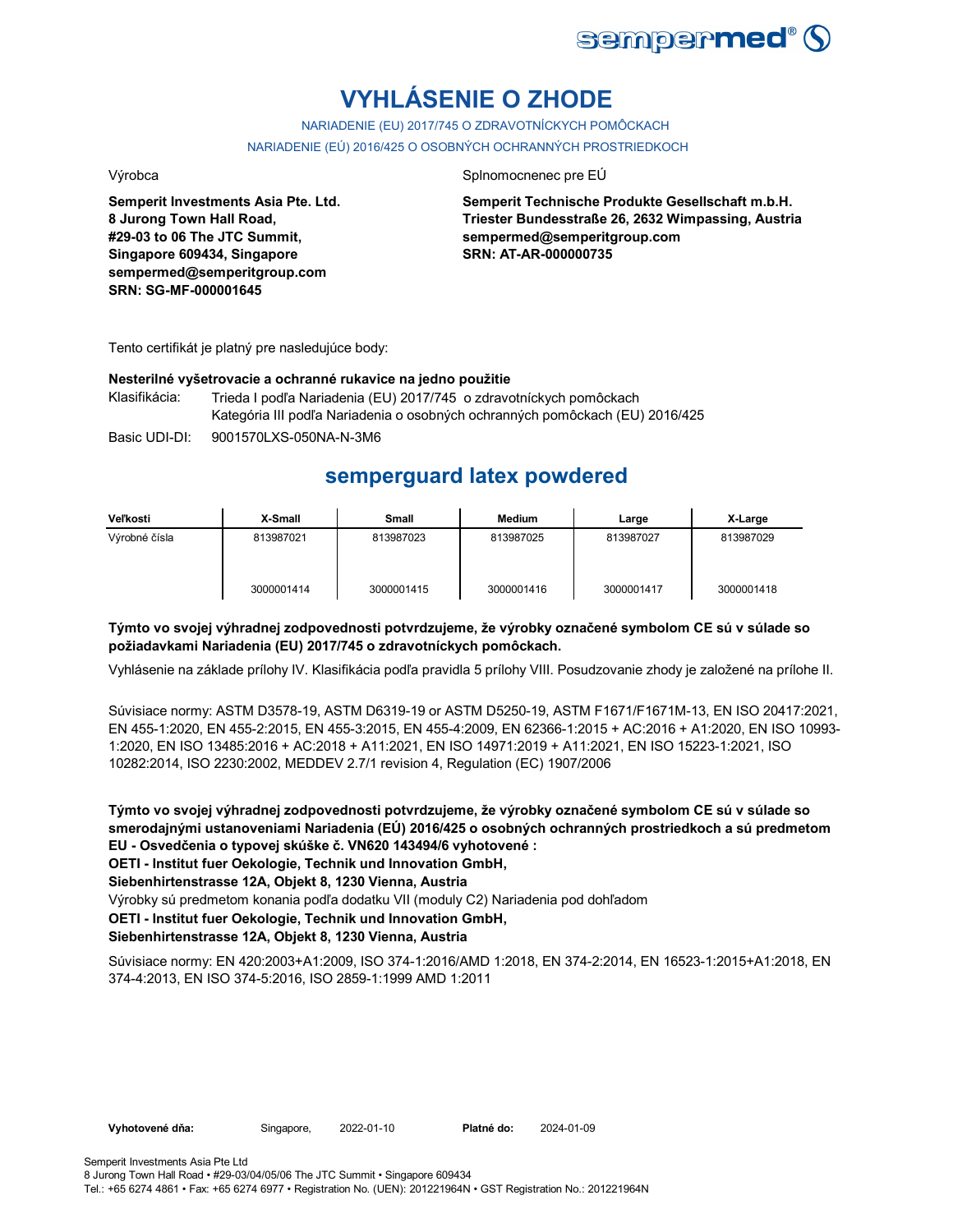

# **MEGFELELŐSÉGI NYILATKOZAT**

ORVOSTECHNIKAI ESZKÖZÖKRŐL SZÓLÓ (EU) 2017/745 RENDELET EGYÉNI VÉDŐESZKÖZÖKRŐL SZÓLÓ (EU) 2016/425 RENDELET

**Semperit Investments Asia Pte. Ltd. 8 Jurong Town Hall Road, #29-03 to 06 The JTC Summit, Singapore 609434, Singapore sempermed@semperitgroup.com SRN: SG-MF-000001645**

# Gyártó EU-meghatalmazott

**Semperit Technische Produkte Gesellschaft m.b.H. Triester Bundesstraße 26, 2632 Wimpassing, Austria sempermed@semperitgroup.com SRN: AT-AR-000000735**

Ez a tanúsítvány a következő termékekre érvényes:

### **Egyszer használatos, nem steril vizsgálati- és védőkesztyű**

Osztályozás: I. osztály az orvostechnikai eszközökről szóló (EU) 2017/745 rendelet szerint III. kategória az egyéni védőeszközökről szóló (EU) 2016/425 rendelet szerint

Basic UDI-DI: 9001570LXS-050NA-N-3M6

# **semperguard latex powdered**

| Méretek    | X-Small    | Small      | Medium     | Large      | X-Large    |
|------------|------------|------------|------------|------------|------------|
| Cikkszámok | 813987021  | 813987023  | 813987025  | 813987027  | 813987029  |
|            | 3000001414 | 3000001415 | 3000001416 | 3000001417 | 3000001418 |

## **Ezennel kizárólagos felelősségünk mellett kijelentjük, hogy a CE jelzésű termékek eszközökről szóló (EU) 2017/745 rendelet alapvető előírásainak.**

Con la presente, dichiariamo sotto la nostra esclusiva responsabilità che il prodotto con marchio CE sopra descritto soddisfa i requisiti del regolamento sui dispositivi medici (UE) 2017/745 .

Alkalmazott szabványok: ASTM D3578-19, ASTM D6319-19 or ASTM D5250-19, ASTM F1671/F1671M-13, EN ISO 20417:2021, EN 455-1:2020, EN 455-2:2015, EN 455-3:2015, EN 455-4:2009, EN 62366-1:2015 + AC:2016 + A1:2020, EN ISO 10993-1:2020, EN ISO 13485:2016 + AC:2018 + A11:2021, EN ISO 14971:2019 + A11:2021, EN ISO 15223- 1:2021, ISO 10282:2014, ISO 2230:2002, MEDDEV 2.7/1 revision 4, Regulation (EC) 1907/2006

**Ezennel kizárólagos felelősségünk mellett kijelentjük, hogy a fent említett CE jelzésű termékek megfelelnek az egyéni védőeszközökre irányuló 2016/425/EU rendelet vonatkozó előírásainak és vonatkozik rájuk a megfelelő számú EU-típusvizsgálati tanúsítvány VN620 143494/6 kelt : OETI - Institut fuer Oekologie, Technik und Innovation GmbH,** 

**Siebenhirtenstrasse 12A, Objekt 8, 1230 Vienna, Austria**

A termékekre vonatkozik a rendelet VII. melléklete (C2 modul) szerinti eljárás a következő személy felügyelete mellett: **OETI - Institut fuer Oekologie, Technik und Innovation GmbH, Siebenhirtenstrasse 12A, Objekt 8, 1230 Vienna, Austria**

Alkalmazott szabványok: EN 420:2003+A1:2009, ISO 374-1:2016/AMD 1:2018, EN 374-2:2014, EN 16523- 1:2015+A1:2018, EN 374-4:2013, EN ISO 374-5:2016, ISO 2859-1:1999 AMD 1:2011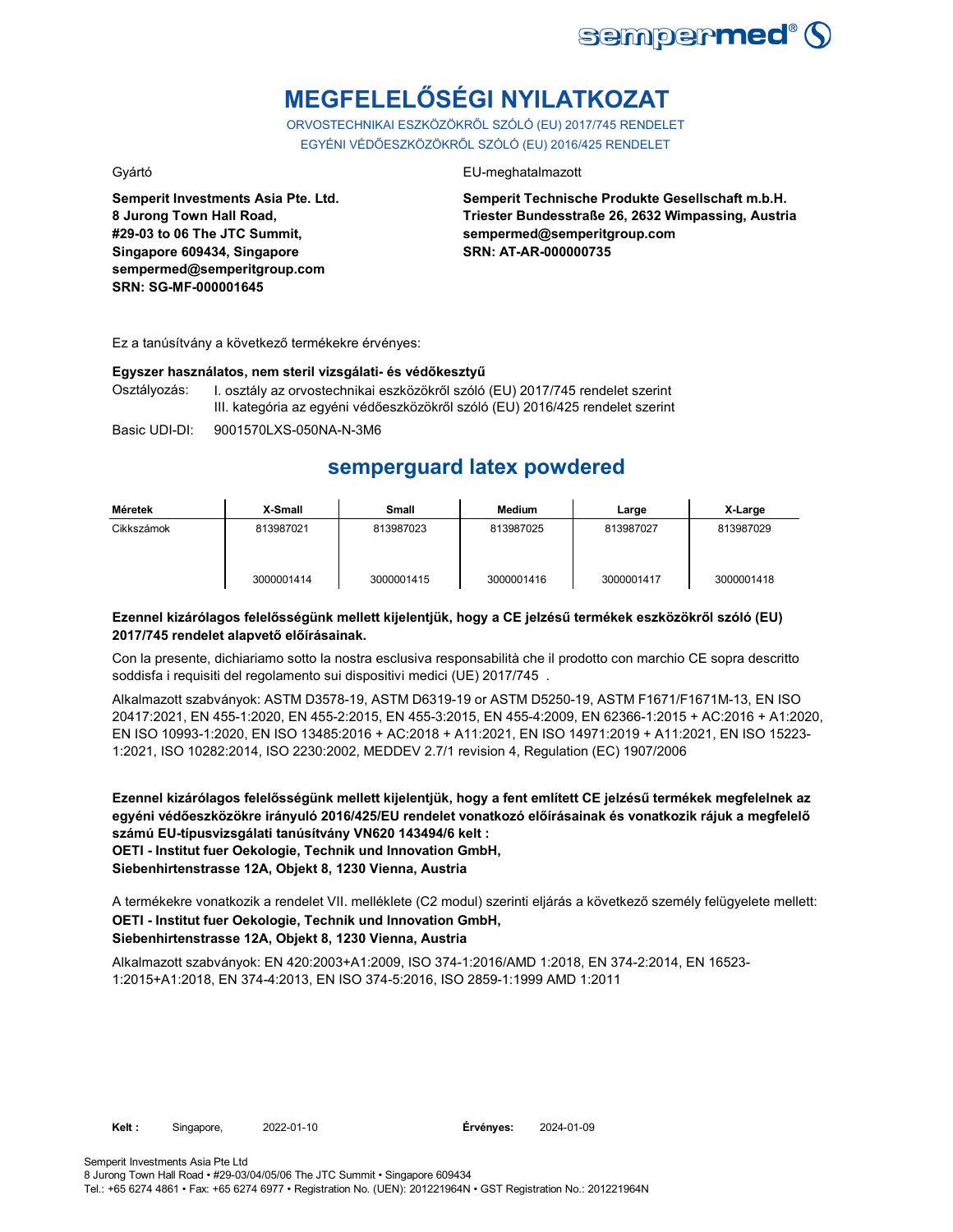

# **IZJAVA O SKLADNOSTI**

UREDBA O MEDICINSKIH PRIPOMOČKIH (EU) 2017/745/EGS UREDBA (EU) 2016/425 ZA OSEBNO VAROVALNO OPREMO

**Semperit Investments Asia Pte. Ltd. 8 Jurong Town Hall Road, #29-03 to 06 The JTC Summit, Singapore 609434, Singapore sempermed@semperitgroup.com SRN: SG-MF-000001645**

## Proizvajalec Pooblaščen zastopnik EU

**Semperit Technische Produkte Gesellschaft m.b.H. Triester Bundesstraße 26, 2632 Wimpassing, Austria sempermed@semperitgroup.com SRN: AT-AR-000000735**

To potrdilo velja za naslednje izdelke:

### **Nesterilne zaščitne rokavice in rokavice za preglede za enkratno uporabo**

Klasifikacija: Razred I v skladu z Uredbo o medicinskih pripomočkih (EU) 2017/745/EGS Kategorija III v skladu z Uredbo OVO (EU) 2016/425

Basic UDI-DI: 9001570LXS-050NA-N-3M6

# **semperguard latex powdered**

| Velikosti         | X-Small    | <b>Small</b> | <b>Medium</b> | Large      | X-Large    |
|-------------------|------------|--------------|---------------|------------|------------|
| Stevilke izdelkov | 813987021  | 813987023    | 813987025     | 813987027  | 813987029  |
|                   | 3000001414 | 3000001415   | 3000001416    | 3000001417 | 3000001418 |

## **S to izključno odgovornostjo izjavljamo, da so izdelki z oznako CE v skladu z zahtevami Uredbe za medicinske pripomočke (EU) 2017/745.**

Izjava na podlagi Priloge IV. Razvrstitev v skladu s Prilogo VIII k Pravilniku 5. Ocenjevanje skladnosti temelji na Prilogi II.

Uporabljeni standardi: ASTM D3578-19, ASTM D6319-19 or ASTM D5250-19, ASTM F1671/F1671M-13, EN ISO 20417:2021, EN 455-1:2020, EN 455-2:2015, EN 455-3:2015, EN 455-4:2009, EN 62366-1:2015 + AC:2016 + A1:2020, EN ISO 10993-1:2020, EN ISO 13485:2016 + AC:2018 + A11:2021, EN ISO 14971:2019 + A11:2021, EN ISO 15223- 1:2021, ISO 10282:2014, ISO 2230:2002, MEDDEV 2.7/1 revision 4, Regulation (EC) 1907/2006

**S to izključno odgovornostjo izjavljamo, da so zgoraj navedeni izdelki z oznako CE v skladu z bistvenimi zahtevami Uredbe (EU) 2016/425 za osebno varovalno opremo in so predmet certifikata ES o pregledu tipa št. VN620 143494/6 izdano :**

**OETI - Institut fuer Oekologie, Technik und Innovation GmbH,** 

**Siebenhirtenstrasse 12A, Objekt 8, 1230 Vienna, Austria**

Izdelki so predmet postopka v skladu s Prilogo VII (modul C2) uredbe pod nadzorom

**OETI - Institut fuer Oekologie, Technik und Innovation GmbH,** 

## **Siebenhirtenstrasse 12A, Objekt 8, 1230 Vienna, Austria**

Uporabljeni standardi: EN 420:2003+A1:2009, ISO 374-1:2016/AMD 1:2018, EN 374-2:2014, EN 16523-1:2015+A1:2018, EN 374-4:2013, EN ISO 374-5:2016, ISO 2859-1:1999 AMD 1:2011

**Izdano dne:** Singapore, 2022-01-10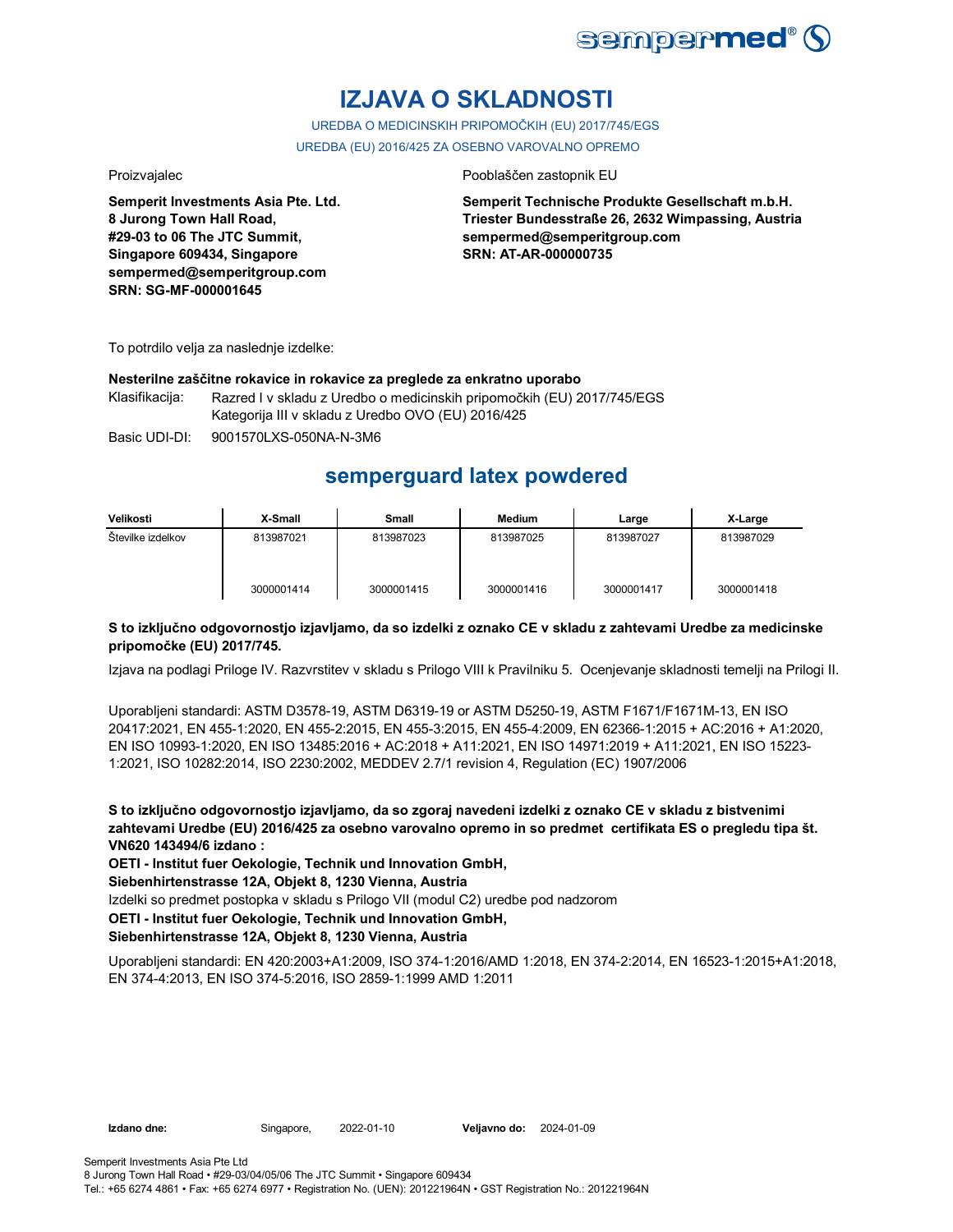

# **IZJAVA O SUKLADNOSTI**

UREDBA O MEDICINSKIM PROIZVODIMA (EU) 2017/745 UREDBA (EU) 2016/425 O OSOBNOJ ZAŠTITNOJ OPREMI

Proizvođač Ovlašteni predstavnik u EU

**Semperit Investments Asia Pte. Ltd. 8 Jurong Town Hall Road, #29-03 to 06 The JTC Summit, Singapore 609434, Singapore sempermed@semperitgroup.com SRN: SG-MF-000001645**

**Semperit Technische Produkte Gesellschaft m.b.H. Triester Bundesstraße 26, 2632 Wimpassing, Austria sempermed@semperitgroup.com SRN: AT-AR-000000735**

Ovaj certifikat vrijedi za sljedeće proizvode:

## **Nesterilne zaštitne rukavice za pregled za jednokratnu uporabu**

Klasifikacija: Klasa I. prema Direktivi o medicinskim proizvodima (EU) 2017/745 Kategorija III. prema Uredbi o osobnoj zaštitnoj opremi (EU) 2016/425

Basic UDI-DI: 9001570LXS-050NA-N-3M6

# **semperguard latex powdered**

| Veličine    | X-Small    | Small      | <b>Medium</b> | Large      | X-Large    |
|-------------|------------|------------|---------------|------------|------------|
| Br. artikla | 813987021  | 813987023  | 813987025     | 813987027  | 813987029  |
|             | 3000001414 | 3000001415 | 3000001416    | 3000001417 | 3000001418 |

# **Ovim putem izjavljujemo pod punom odgovornošću da su proizvodi s CE oznakom sukladni s zahtjevima Uredbe o medicinskim proizvodima (EU) 2017/745.**

Izjava se temelji na Prilogu IV. Klasifikacija prema pravilu 5, Prilog VIII. Ocjenjivanje sukladnosti prema Prilogu II.

Primijenjene norme: ASTM D3578-19, ASTM D6319-19 or ASTM D5250-19, ASTM F1671/F1671M-13, EN ISO 20417:2021, EN 455-1:2020, EN 455-2:2015, EN 455-3:2015, EN 455-4:2009, EN 62366-1:2015 + AC:2016 + A1:2020, EN ISO 10993-1:2020, EN ISO 13485:2016 + AC:2018 + A11:2021, EN ISO 14971:2019 + A11:2021, EN ISO 15223-1:2021, ISO 10282:2014, ISO 2230:2002, MEDDEV 2.7/1 revision 4, Regulation (EC) 1907/2006

**Ovim putem izjavljujemo pod punom odgovornošću da su prethodno navedeni proizvodi s CE oznakom sukladni s mjerodavnim odredbama Uredbe (EU) 2016/425 o osobnoj zaštitnoj opremi i da su predmet EU certifikata o ispitivanju tipa br.VN620 143494/6 izdano :**

**OETI - Institut fuer Oekologie, Technik und Innovation GmbH,** 

**Siebenhirtenstrasse 12A, Objekt 8, 1230 Vienna, Austria**

Proizvodi podliježu postupku iz Dodatka VII. (modul C2) Uredbe pod nadzorom

**OETI - Institut fuer Oekologie, Technik und Innovation GmbH,** 

# **Siebenhirtenstrasse 12A, Objekt 8, 1230 Vienna, Austria**

Primijenjene norme: EN 420:2003+A1:2009, ISO 374-1:2016/AMD 1:2018, EN 374-2:2014, EN 16523-1:2015+A1:2018, EN 374-4:2013, EN ISO 374-5:2016, ISO 2859-1:1999 AMD 1:2011

Tel.: +65 6274 4861 • Fax: +65 6274 6977 • Registration No. (UEN): 201221964N • GST Registration No.: 201221964N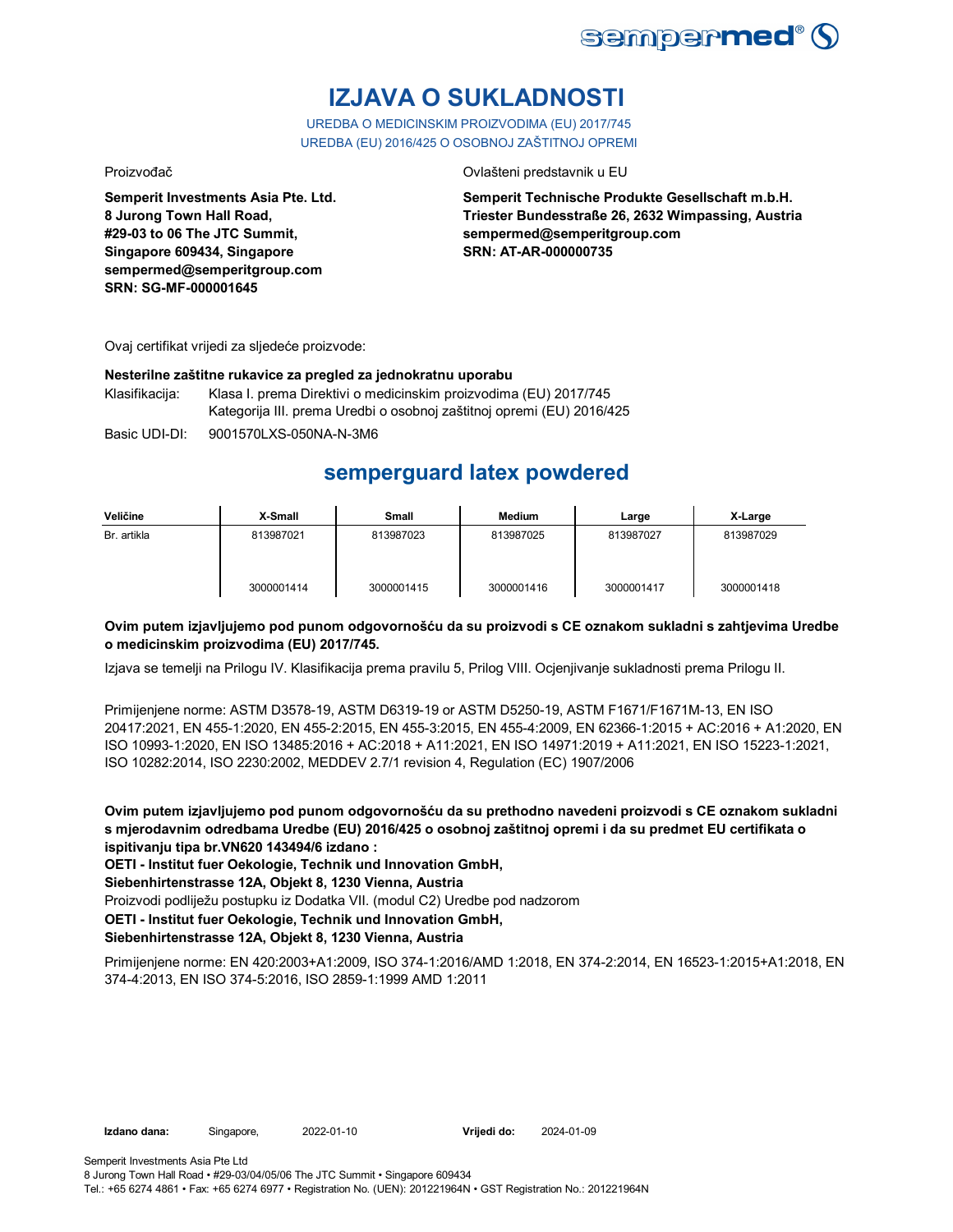

# **DEKLARACJA ZGODNOŚCI**

ROZPORZĄDZENIE W SPRAWIE WYROBÓW MEDYCZNYCH (UE) 2017/745 ROZPORZĄDZENIE W SPRAWIE ŚRODKÓW OCHRONY INDYWIDUALNEJ (UE) 2016/425

**Semperit Investments Asia Pte. Ltd. 8 Jurong Town Hall Road, #29-03 to 06 The JTC Summit, Singapore 609434, Singapore sempermed@semperitgroup.com SRN: SG-MF-000001645**

### Producent **Autoryzowany przedstawiciel w UE**

**Semperit Technische Produkte Gesellschaft m.b.H. Triester Bundesstraße 26, 2632 Wimpassing, Austria sempermed@semperitgroup.com SRN: AT-AR-000000735**

Niniejszy certyfikat obowiązuje w odniesieniu do następującego produktu:

### **Niesterylne rękawice medyczne i ochronne jednorazowego użytku**

Klasyfikacja: Klasa I zgodnie z rozporządzeniem (UE) 2017/745 w sprawie wyrobów medycznych Kategoria III zgodnie z rozporządzeniem (UE) 2016/425 w sprawie środków ochrony indywidualnej

Basic UDI-DI: 9001570LXS-050NA-N-3M6

# **semperguard latex powdered**

| Rozmiary         | X-Small    | Small      | Medium     | Large      | X-Large    |
|------------------|------------|------------|------------|------------|------------|
| Numery artykułów | 813987021  | 813987023  | 813987025  | 813987027  | 813987029  |
|                  | 3000001414 | 3000001415 | 3000001416 | 3000001417 | 3000001418 |

## **Niniejszym oświadczamy, na naszą wyłączną odpowiedzialność, że opisany powyżej produkt z oznakowaniem CE jest zgodny z wymogami rozporządzenia w sprawie wyrobów medycznych (UE) 2017/745.**

Deklaracja na podstawie załącznika IV. Klasyfikacja jest zgodna z zasadą 5, załącznik VIII. Ocenę zgodności przeprowadza się na podstawie załącznika II.

Zastosowane normy: ASTM D3578-19, ASTM D6319-19 or ASTM D5250-19, ASTM F1671/F1671M-13, EN ISO 20417:2021, EN 455-1:2020, EN 455-2:2015, EN 455-3:2015, EN 455-4:2009, EN 62366-1:2015 + AC:2016 + A1:2020, EN ISO 10993-1:2020, EN ISO 13485:2016 + AC:2018 + A11:2021, EN ISO 14971:2019 + A11:2021, EN ISO 15223- 1:2021, ISO 10282:2014, ISO 2230:2002, MEDDEV 2.7/1 revision 4, Regulation (EC) 1907/2006

**Na własną odpowiedzialność oświadczamy niniejszym, że opisany powyżej produkt z oznakowaniem CE jest zgodny z obowiązującymi przepisami rozporządzenia (UE) 2016/425 w sprawie środków ochrony indywidualnej i jest identyczny ze środkami ochrony indywidualnej, których dotyczy certyfikat badania typu UE nr VN620 143494/6 data przez:**

**OETI - Institut fuer Oekologie, Technik und Innovation GmbH,** 

**Siebenhirtenstrasse 12A, Objekt 8, 1230 Vienna, Austria**

Produkty podlegają procedurze określonej w załączniku VII (moduł C2) rozporządzenia pod nadzorem

### **OETI - Institut fuer Oekologie, Technik und Innovation GmbH,**

## **Siebenhirtenstrasse 12A, Objekt 8, 1230 Vienna, Austria**

Zastosowane normy: EN 420:2003+A1:2009, ISO 374-1:2016/AMD 1:2018, EN 374-2:2014, EN 16523-1:2015+A1:2018, EN 374-4:2013, EN ISO 374-5:2016, ISO 2859-1:1999 AMD 1:2011

Data wydania: Singapore, 2022-01-10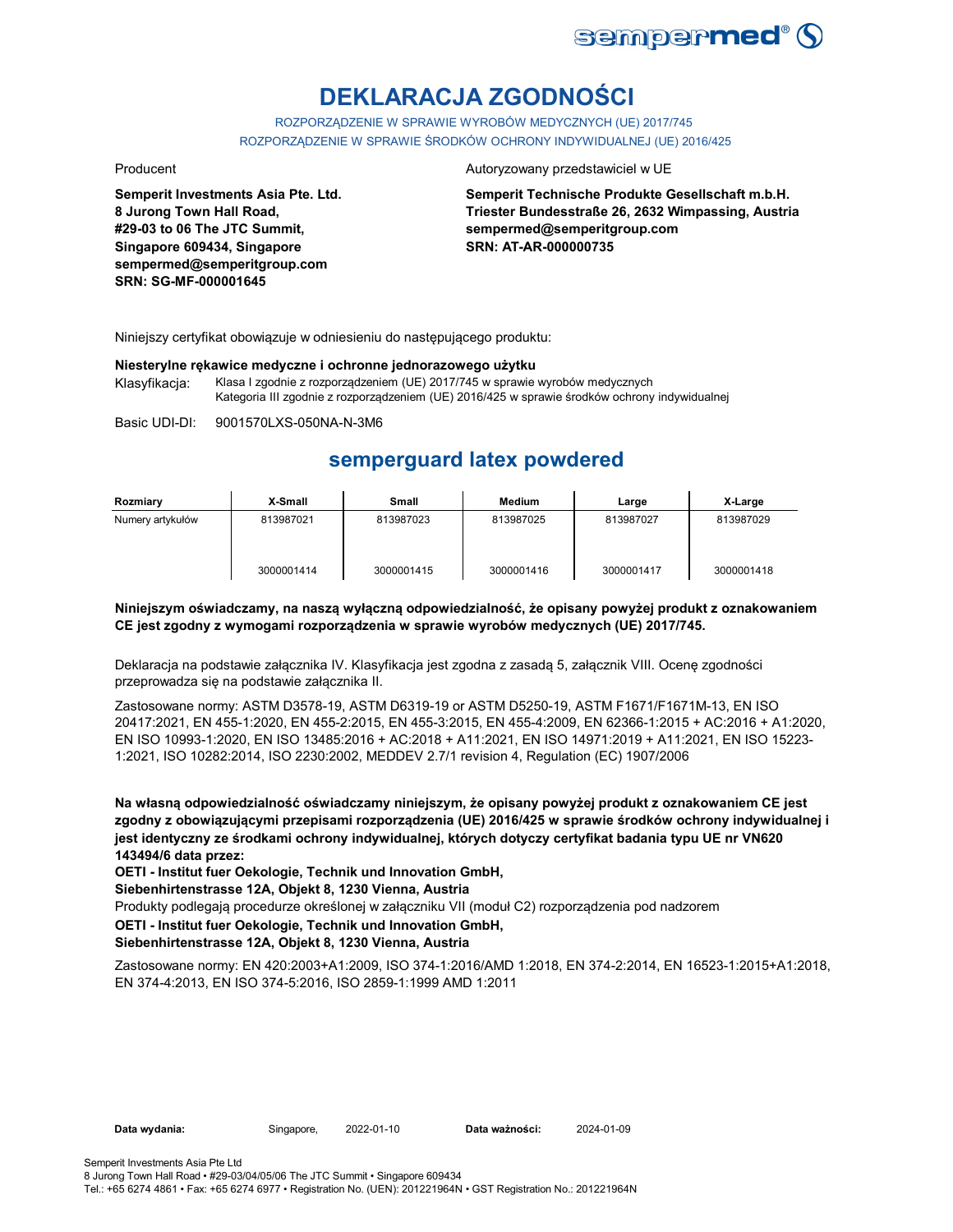

# **DECLARAȚIE DE CONFORMITATE**

REGULAMENTULUI PRIVIND PRODUSELE MEDICALE (EU) 2017/745 REGULAMENTULUI (EU) 2016/425 PENTRU ECHIPAMENTUL PERSONAL DE PROTECȚIE

**Semperit Investments Asia Pte. Ltd. 8 Jurong Town Hall Road, #29-03 to 06 The JTC Summit, Singapore 609434, Singapore sempermed@semperitgroup.com SRN: SG-MF-000001645**

Producător **Producător** Persoană împuternicită EU

**Semperit Technische Produkte Gesellschaft m.b.H. Triester Bundesstraße 26, 2632 Wimpassing, Austria sempermed@semperitgroup.com SRN: AT-AR-000000735**

Acest certificat este valabil pentru următoarele produse:

# **Mânușă de consult și de protecție nesterilă de unică folosință**

clasificare: Clasa I conform règlementi privind produsele medicale (EU) 2017/745 Categoria III conform ordonanței EPP (EU) 2016/425

Basic UDI-DI: 9001570LXS-050NA-N-3M6

# **semperguard latex powdered**

| mărimi               | X-Small    | <b>Small</b> | Medium     | Large      | X-Large    |
|----------------------|------------|--------------|------------|------------|------------|
| Numerele de articole | 813987021  | 813987023    | 813987025  | 813987027  | 813987029  |
|                      | 3000001414 | 3000001415   | 3000001416 | 3000001417 | 3000001418 |

# **Prin prezenta confirmăm preluând toată responsabilitatea că produsele marcate CE corespund cerințelor din Regulamentului privind produsele medicale (EU) 2017/745 .**

Declarație bazată pe anexa IV. Clasificare în conformitate cu regula 5, anexa VIII. Evaluarea conformității se bazează pe anexa II.

Normele aplicate: ASTM D3578-19, ASTM D6319-19 or ASTM D5250-19, ASTM F1671/F1671M-13, EN ISO 20417:2021, EN 455-1:2020, EN 455-2:2015, EN 455-3:2015, EN 455-4:2009, EN 62366-1:2015 + AC:2016 + A1:2020, EN ISO 10993-1:2020, EN ISO 13485:2016 + AC:2018 + A11:2021, EN ISO 14971:2019 + A11:2021, EN ISO 15223-1:2021, ISO 10282:2014, ISO 2230:2002, MEDDEV 2.7/1 revision 4, Regulation (EC) 1907/2006

**Prin prezenta confirmăm preluând toată responsabilitatea că produsele marcate CE indicate mai sus corespund cerințelor de bază (EU) 2016/425 pentru echipamente personale de protecție și acestea sunt obiectul certificării de tip CE nr. VN620 143494/6 eliberat prin:**

**OETI - Institut fuer Oekologie, Technik und Innovation GmbH,** 

**Siebenhirtenstrasse 12A, Objekt 8, 1230 Vienna, Austria**

Produsele sunt obiectul procedurii conform anexei VII (modulul C2) sub supravegherea

**OETI - Institut fuer Oekologie, Technik und Innovation GmbH,** 

# **Siebenhirtenstrasse 12A, Objekt 8, 1230 Vienna, Austria**

Normele aplicate: EN 420:2003+A1:2009, ISO 374-1:2016/AMD 1:2018, EN 374-2:2014, EN 16523-1:2015+A1:2018, EN 374- 4:2013, EN ISO 374-5:2016, ISO 2859-1:1999 AMD 1:2011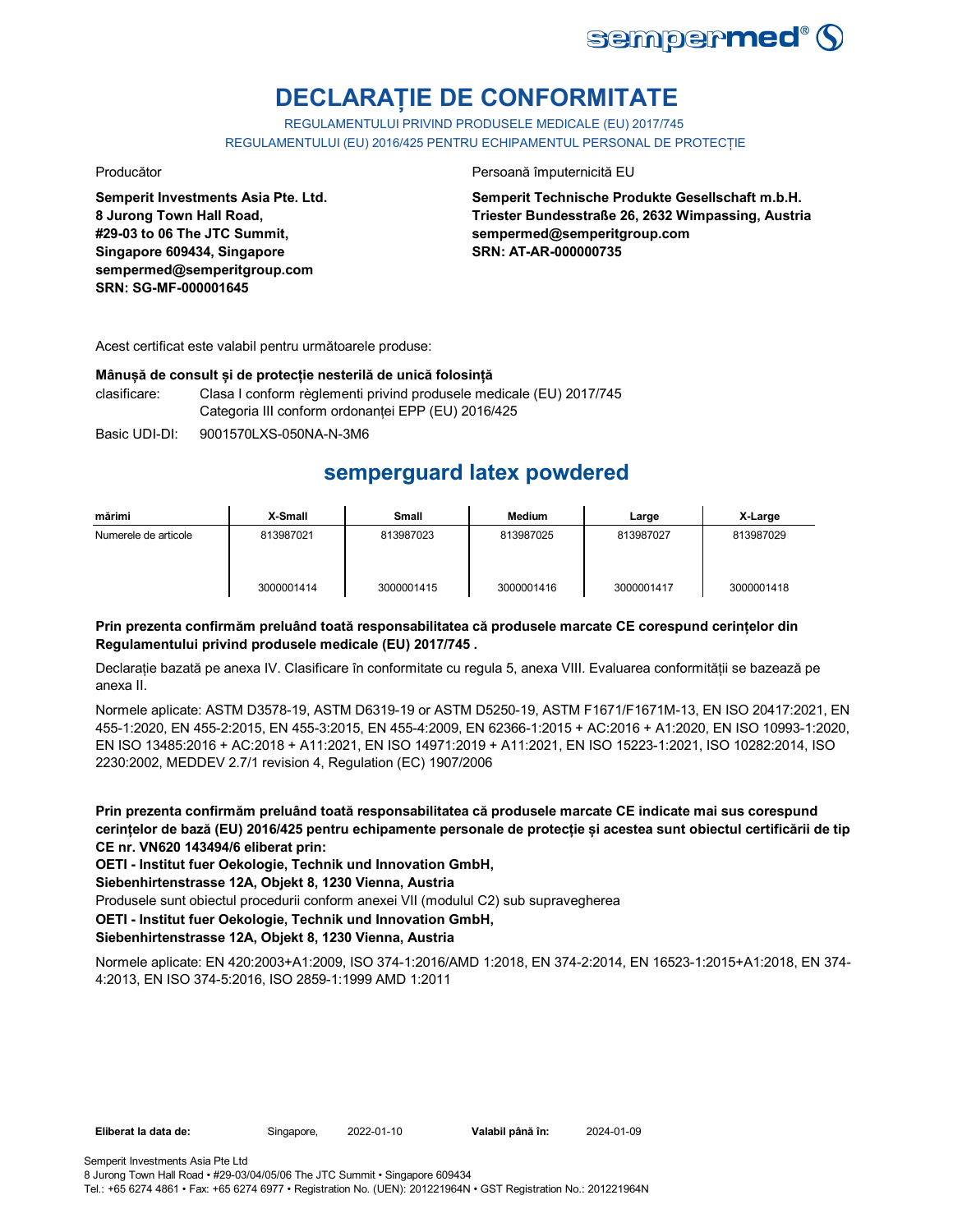

# **ΔΗΛΩΣΗ ΣΥΜΜΟΡΦΩΣΗΣ**

ΚΑΝΟΝΙΣΜΟΣ (EE) 2017/745 ΠΕΡΙ ΙΑΤΡΟΤΕΧΝΟΛΟΓΙΚΩΝ ΠΡΟΪΟΝΤΩΝ ΚΑΝΟΝΙΣΜΟΣ (ΕΕ) 2016/425 ΠΕΡΙ ΜΕΣΩΝ ΑΤΟΜΙΚΗΣ ΠΡΟΣΤΑΣΙΑΣ

**Semperit Investments Asia Pte. Ltd. 8 Jurong Town Hall Road, #29-03 to 06 The JTC Summit, Singapore 609434, Singapore sempermed@semperitgroup.com SRN: SG-MF-000001645**

## Κατασκευαστής Εξουσιοδοτημένος αντιπρόσωπος στην ΕΕ

**Semperit Technische Produkte Gesellschaft m.b.H. Triester Bundesstraße 26, 2632 Wimpassing, Austria sempermed@semperitgroup.com SRN: AT-AR-000000735**

Το παρόν πιστοποιητικό ισχύει για τα ακόλουθα προϊόντα:

### **Μη αποστειρωμένο γάντι εξέτασης και προστατευτικό γάντι μιας χρήσης**

Ταξινόμηση: Κατηγορία I σύμφωνα με την Κανονισμό (EU) 2017/745 περί ιατροτεχνολογικών προϊόντων Κατηγορία II σύμφωνα με τον Κανονισμό (ΕΕ) 2016/425 περί ΜΑΠ

Basic UDI-DI: 9001570LXS-050NA-N-3M6

# **semperguard latex powdered**

| Μενέθη            | X-Small    | Small      | Medium     | Large      | X-Large    |
|-------------------|------------|------------|------------|------------|------------|
| Αριθμοί προϊόντος | 813987021  | 813987023  | 813987025  | 813987027  | 813987029  |
|                   | 3000001414 | 3000001415 | 3000001416 | 3000001417 | 3000001418 |

## **Δια του παρόντος βεβαιώνουμε υπεύθυνα ότι τα προϊόντα με σήμανση CE ικανοποιούν τις απαιτήσεις της Κανονισμός (EU) 2017/745 περί ιατροτεχνολογικών προϊόντων.**

Δήλωση με βάση το παράρτημα IV. Ταξινόμηση σύμφωνα με τον κανόνα 5, παράρτημα VIII. Η αξιολόγηση της συμμόρφωσης βασίζεται στο παράρτημα II.

Εφαρμοζόμενα πρότυπα: ASTM D3578-19, ASTM D6319-19 or ASTM D5250-19, ASTM F1671/F1671M-13, EN ISO 20417:2021, EN 455-1:2020, EN 455-2:2015, EN 455-3:2015, EN 455-4:2009, EN 62366-1:2015 + AC:2016 + A1:2020, EN ISO 10993-1:2020, EN ISO 13485:2016 + AC:2018 + A11:2021, EN ISO 14971:2019 + A11:2021, EN ISO 15223- 1:2021, ISO 10282:2014, ISO 2230:2002, MEDDEV 2.7/1 revision 4, Regulation (EC) 1907/2006

**Δια του παρόντος βεβαιώνουμε υπεύθυνα ότι τα ανωτέρω προϊόντα με σήμανση CE ικανοποιούν τις εφαρμοστέες διατάξεις του Κανονισμού (ΕΕ) 2016/425 περί μέσων ατομικής προστασίας και αποτελούν αντικείμενο του πιστοποιητικού εξέτασης τύπου ΕΕ με αρ. VN620 143494/6 εκδόθηκε :**

### **OETI - Institut fuer Oekologie, Technik und Innovation GmbH,**

**Siebenhirtenstrasse 12A, Objekt 8, 1230 Vienna, Austria**

Τα προϊόντα αποτελούν αντικείμενο της μεθόδου που ορίζεται στο Παράρτημα VII (ενότητα C2) του Κανονισμού υπό την επιτήρηση

## **OETI - Institut fuer Oekologie, Technik und Innovation GmbH, Siebenhirtenstrasse 12A, Objekt 8, 1230 Vienna, Austria**

Εφαρμοζόμενα πρότυπα: EN 420:2003+A1:2009, ISO 374-1:2016/AMD 1:2018, EN 374-2:2014, EN 16523- 1:2015+A1:2018, EN 374-4:2013, EN ISO 374-5:2016, ISO 2859-1:1999 AMD 1:2011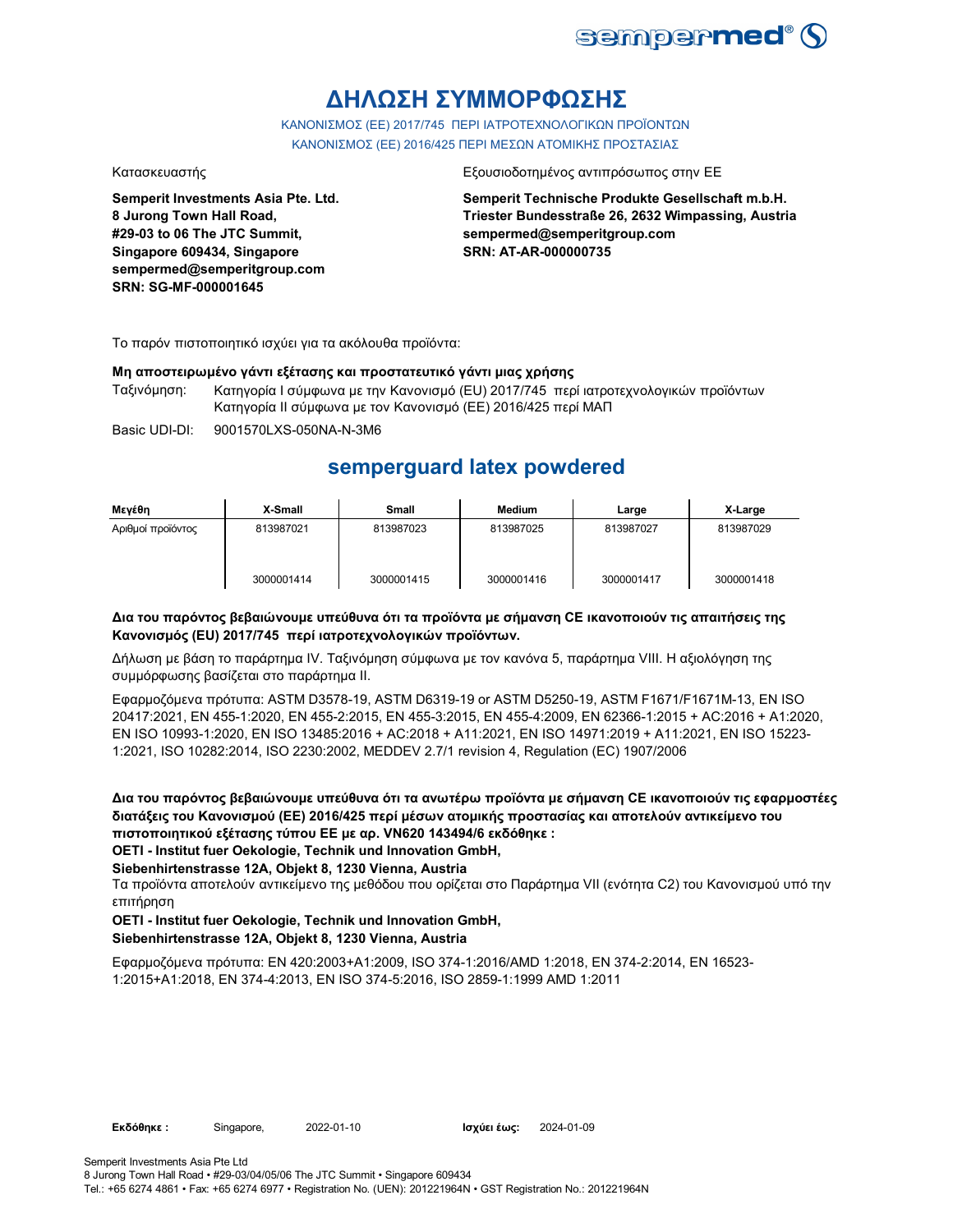

# **ДЕКЛАРАЦИЯ ЗА СЪВМЕСТИМОСТ НА**

РЕГЛАМЕНТ ЗА МЕДИЦИНСКИТЕ ПРОДУКТИ (EU) 2017/745 РЕГЛАМЕНТ (EU) 2016/425 ЗА ЛИЧНИТЕ ПРЕДПАЗНИ СРЕДСТВА

**Semperit Investments Asia Pte. Ltd. 8 Jurong Town Hall Road, #29-03 to 06 The JTC Summit, Singapore 609434, Singapore sempermed@semperitgroup.com SRN: SG-MF-000001645**

Производител Упълномощен представител в ЕС

**Semperit Technische Produkte Gesellschaft m.b.H. Triester Bundesstraße 26, 2632 Wimpassing, Austria sempermed@semperitgroup.com SRN: AT-AR-000000735**

Настоящият сертификат важи за следните продукти:

**Нестерилна ръкавица за преглед и предпазна ръкавици за еднократна употреба**

Класификация: Клас I съгл. Регламент за медицинските продукти (EU) 2017/745

Категория III съгл. Регламент за ЛПС (EU) 2016/425

Basic UDI-DI: 9001570LXS-050NA-N-3M6

# **semperguard latex powdered**

| Размери              | X-Small    | Small      | <b>Medium</b> | Large      | X-Large    |
|----------------------|------------|------------|---------------|------------|------------|
| Номера на артикулите | 813987021  | 813987023  | 813987025     | 813987027  | 813987029  |
|                      | 3000001414 | 3000001415 | 3000001416    | 3000001417 | 3000001418 |

## **С настоящето потвърждаваме при самостоятелна отговорност, че продуктите с маркировка СЕ съответстват на изисквания от Регламент за медицинските продукти (EU) 2017/745.**

Декларация въз основа на приложение IV. Класификация съгласно правило 5, приложение VIII. Оценката на съответствието се основава на приложение II.

Приложими норми: ASTM D3578-19, ASTM D6319-19 or ASTM D5250-19, ASTM F1671/F1671M-13, EN ISO 20417:2021, EN 455-1:2020, EN 455-2:2015, EN 455-3:2015, EN 455-4:2009, EN 62366-1:2015 + AC:2016 + A1:2020, EN ISO 10993- 1:2020, EN ISO 13485:2016 + AC:2018 + A11:2021, EN ISO 14971:2019 + A11:2021, EN ISO 15223-1:2021, ISO 10282:2014, ISO 2230:2002, MEDDEV 2.7/1 revision 4, Regulation (EC) 1907/2006

# **С настоящето потвърждаваме при самостоятелна отговорност, че горепосочените продукти с маркировка СЕ съответстват на съществените разпоредби на Регламент (EU) 2016/425 за личните предпазни средства и са предмет на сертификата на ЕС за изследване на типа Nr. VN620 143494/6 издадено чрез:**

**OETI - Institut fuer Oekologie, Technik und Innovation GmbH,** 

## **Siebenhirtenstrasse 12A, Objekt 8, 1230 Vienna, Austria**

Продуктите са предмет на процедурата съгл. Анекс VII (Модул С2) от Регламента под надзора на

# **OETI - Institut fuer Oekologie, Technik und Innovation GmbH,**

# **Siebenhirtenstrasse 12A, Objekt 8, 1230 Vienna, Austria**

Приложими норми: EN 420:2003+A1:2009, ISO 374-1:2016/AMD 1:2018, EN 374-2:2014, EN 16523-1:2015+A1:2018, EN 374-4:2013, EN ISO 374-5:2016, ISO 2859-1:1999 AMD 1:2011

**Издадено на:** Singapore, **Важи до:**

2024-01-09